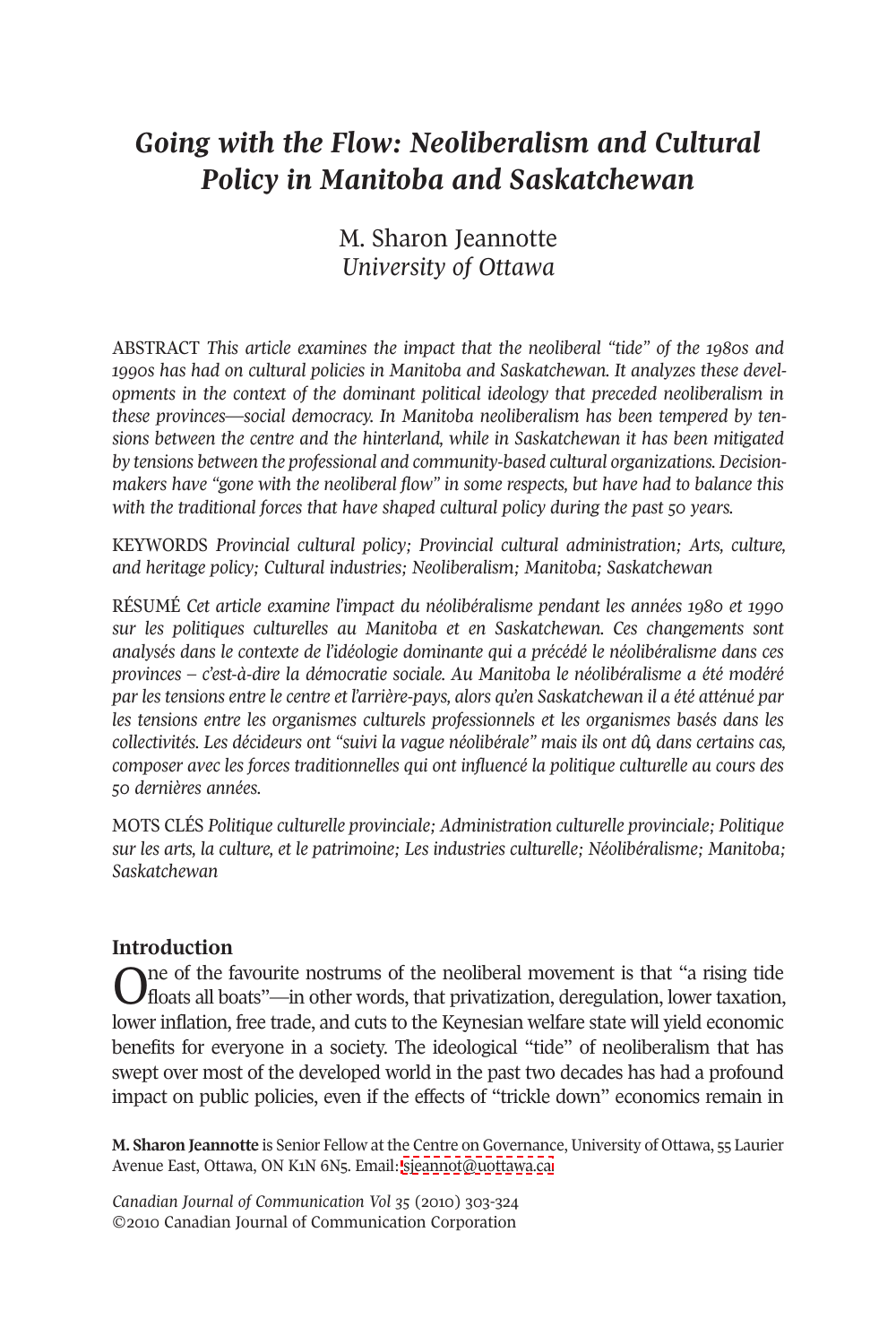dispute. <sup>1</sup> Most jurisdictions have made significant changes to their administrative machinery to accommodate this ideological shift, including increased use of publicprivate partnerships, more support for measures intended to harness market forces, more contracting out of government services, and more emphasis on self-help instead of reliance on government services.

Neoliberalism and neoconservatism are sometimes used interchangeably, but in this article the focus will be on neoliberalism, a doctrine with three salient features. First, rather than relying primarily on the "invisible hand" of the market, neoliberalism achieves its aims through both law and policy. Second, it views both the political and social spheres as appropriate venues for marketrationality. third, the governance criteria of neoliberal administrations are based upon productivity and profitability in other words, on business norms (brown, 2006). Neoconservatives sometimes also espouse this form of market rationality, but they are primarily concerned by what Francis Fukuyama has characterized as "the possibility of linking power and morality" (quoted by brown, 2006, p. 697) and by the decadence and vulgarity of contemporary culture and society. Although the two movements are sometimes conflated, this article is primarily about how the doctrine of neoliberalism has affected Manitoba's and Saskatchewan's cultural domains.

Neoliberalism's consequences have been examined primarily from an international and national perspective, where they have been linked to new instruments of global governance, such as the world trade Organization, and to new transnational arrangements, such as the North American Free trade Agreement, that have limited the ability of nation-states to develop both social and economic policies for the benefit of citizens and domestic interests. this article looks at the impact of this public policy "tide" at the subnational level, specifically in the provinces of Manitoba and Saskatchewan, and focuses on an area that has generally been ignored in the literature—that of cultural policy. In doing so, it has relied primarily on administrative documents due to a paucity of scholarly literature in this area. by mining official government cultural documents, it is possible to trace the trajectory of measures as they are introduced and, sometimes, modified. However, it should be noted that a broader analysis of these developments within the overall political and economic environment of the two provinces has yet to be undertaken and would no doubt add texture and nuance to the portrait that is developed in this article.

With these limitations in mind, this analysis will address the following questions:

- what has been the overall impact of neoliberalism in a cultural policy context?
- what has been the overall impact of neoliberalism in the western Canadian political context?
- How has this ideological "tide" affected cultural policy and administration in Manitoba and Saskatchewan?

Despite the dominance of neoliberal ideas and the introduction of neoliberal administrative measures in both provinces over the three decades from 1980 to the present, this article will argue that these changes have not completely altered the traditional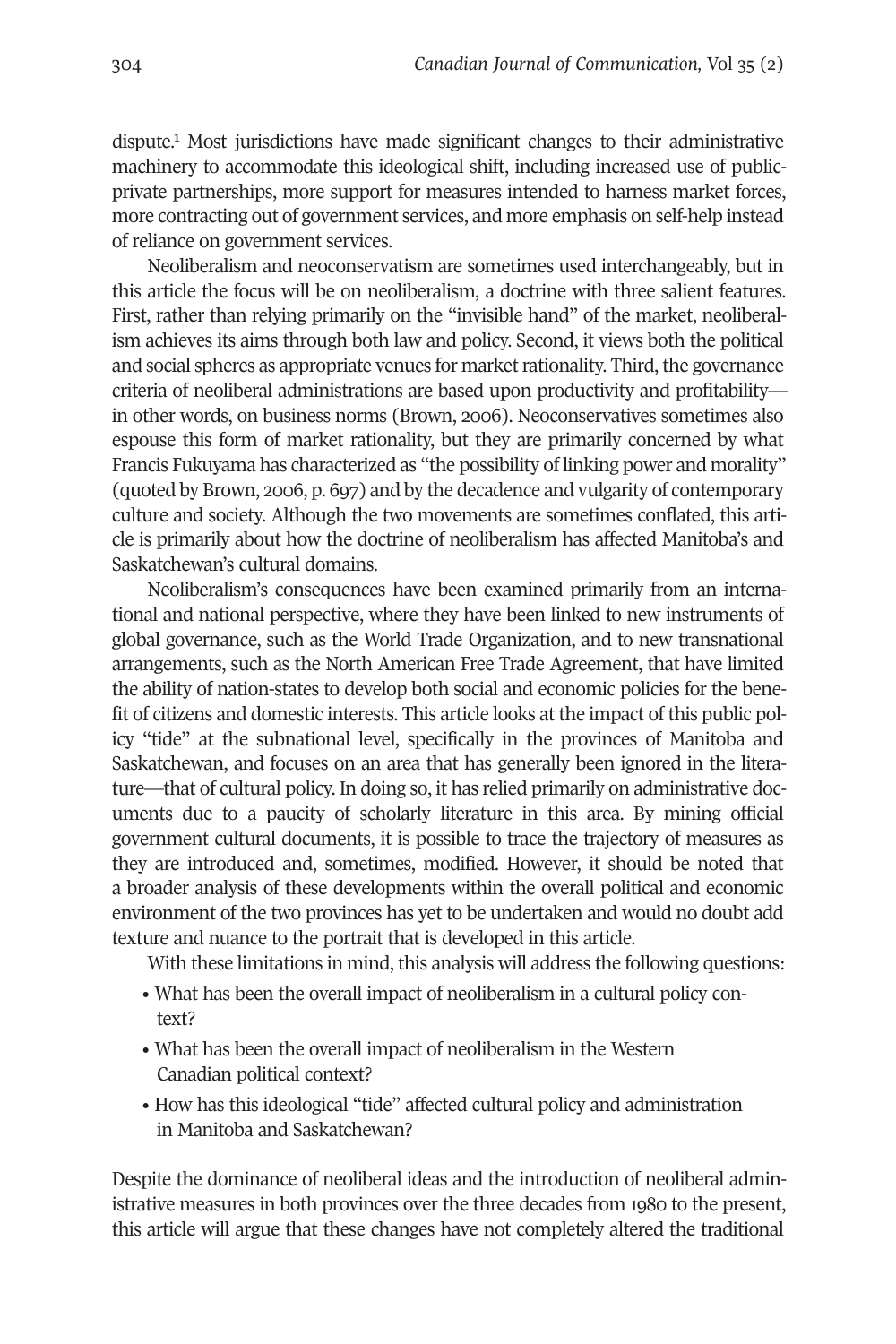orientation of their cultural policies or administration as shaped by their political, social, and geographical contexts.

# **Neoliberalism and cultural policy**

Cultural policies in Canada prior to the neoliberal era (which began roughly in 1980 with the election of the Thatcher government in the United Kingdom and the Reagan Administration in the United States) had been driven by what Victor Rabinovitch has termed Canada's four cultural verities: cyclical public attention, technological innovation, interventions in support of Canadian cultural content, and a concern for national continuity in the face of both internal and external pressures (Rabinovitch, 2007). However, according to the political scientist Stephen Clarkson, three global developments have combined to change the emphasis of public policies with regard to culture in the 1980s and 1990s. First, changes in global trade governance have clashed with norms favouring the preservation of national cultural production. Second, neoliberal attitudes (as typified by Margaret thatcher's denial of the existence of "society") have placed policy emphasis on market and consumer-based aspects of the cultural industries, while downplaying the importance of collective and citizen-based concerns. third, the advent of digital communications technologies and their convergence with the nationally regulated cultural industries such as television and radio have made it increasingly difficult for nation-states to provide favourable treatment for domestic cultural producers (Clarkson, 2002).

As neoliberalism strengthened in the 1980s, a greater concern for culture as a *commodity* began to take hold. More policy attention began to be focused on what have been termed the "cultural industries" or "creative industries." A great deal of what Stuart Cunningham has called "category confusion" exists with regard to these terms. However, the *cultural industries* as defined by Canadian public funding policies include museums/galleries, visual arts and crafts, broadcasting, film, publishing, music, performing arts, literary arts, and libraries. the *creative industries,* on the other hand, tend to be defined by the nature of their labour inputs, and usually include advertising, architecture, design and interactive software as well as broadcasting, film, publishing, music, and the performing arts. whatever term is used, however, neoliberal interestin the sector centres on how these industries "fuelthe creative capital and creative workers which are increasingly being recognized as key drivers within national innovation systems" (Cunningham, Cutler, Hearn, Ryan, & Keane, 2005, pp. 106-107).

In practice, neoliberal concerns are most often focused on the creative industries as defined above, but these global developments have also had an impact on the rest of the publicly funded cultural domain. that is because emerging creative models view "social production" as a feeder for both the cultural and creative industries. According to John Holden of Demos, the British think tank, the lines are blurring between the personal, public, and private-sector cultural domains:

Creative production now navigates three territories, not two. Publicly funded culture and online social spaces both feed commercial activity. both social production and funded culture, which themselves overlap, are experimental spaces and testing grounds, but in different ways—you can't do a live per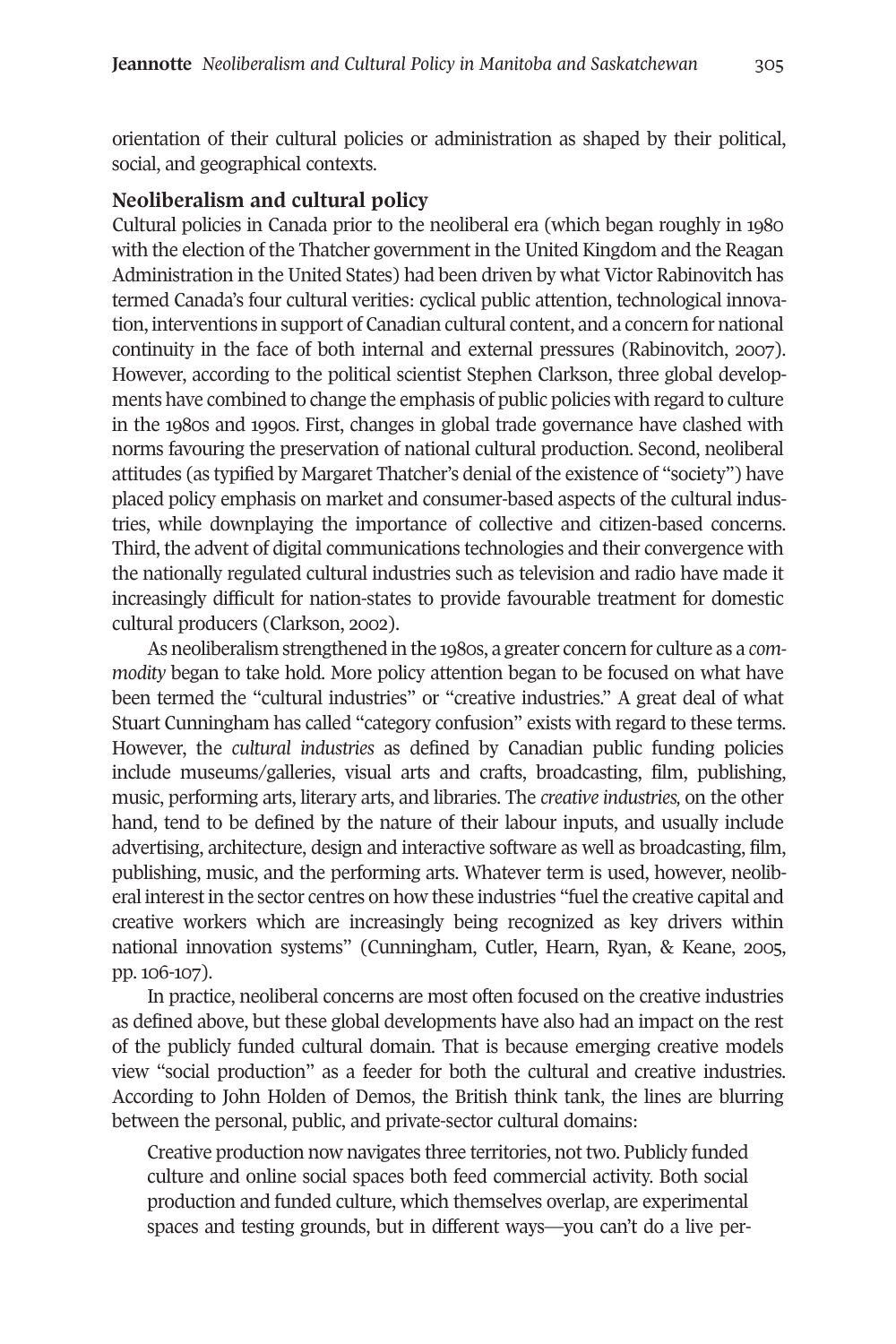formance on YouTube, you can't get global feedback in a studio theatre—but how they integrate and interact is not yet well understood. (Holden, 2007, pp. 14-15)

the virtual spaces of youtube and Facebook are not the only potential sources of creative fodder for neoliberal innovation systems. Physical spaces are also important elements of the neoliberal cultural policy feeder system. Richard Florida (2003) in *The Rise of the Creative Class* has developed a persuasive argument in support of his thesis that creative industries are attracted to cities with a lively cultural life, stating in a recent work that "the general creative milieu of a place with a prominent presence of artists, musicians, and other creative people increases overall creativity and innovation by providing stimulus and inspiration to those who actually produce innovations" (Stolarick & Florida, 2006, p. 1801). the irony, perhaps, is that the local, "weak-tie" artistic networks that Stolarick and Florida consider to be so fundamental to "real" innovation are usually accorded little value or policy attention under neoliberal regimes.

## **Neoliberalism in the Western Canadian political context**

to appreciate the impact of neoliberalism in the western Canadian political context, it is first necessary to understand its relationship to the dominant political ideology that preceded it in some parts of the west—social democracy. william K. Carroll (2005, quoting Colin Hay) characterizes social democracy as a "political project committed to *redistribution* (to reduce the built-in inequities of capitalism), *democratic economic governance* (to mitigate market failures, excesses and inefficiencies) and *social protectionism* (to meet the needs of all citizens in the areas of education, health and welfare)" (p. 9, italics in the original). In Canada, the primary vehicle for social democracy has been the New Democratic Party (NDP), which was formed in 1961 as a renewed version of the Co-operative Commonwealth Federation (CCF), a party established in the Prairies in the 1930s.

Although the CCF/NDP has never been able to form a government at the national level, it has enjoyed considerable support in the provinces of Saskatchewan, Manitoba, and british Columbia since its formation. In Manitoba, it formed governments from 1969 to 1977, from 1981 to 1988, and most recently from 1999 to the present. In Saskatchewan, it was in power from 1944 to 1964, from 1971 to 1982, and from 1991 to 2007. Social democracy in Saskatchewan has, in fact, been the cradle for some of Canada's most cherished social programs, pioneering in the establishment of a universal hospital insurance plan in 1947 and a universal, prepaid medical care insurance plan in 1962.

Some political commentators, including Carroll and John F. Conway, have attributed the west's willingness to embrace social democracy (as well as otherradical political movements) to a continuing and fundamental discontent with its lot in Canadian Confederation. As summarized by Conway (2006):

westerners feel that the federal government would never have dared to treat Ontario or Quebec as the west was treated during the energy crisis of the 1970s.... Were the Crow Rate (the low freight rates fixed in federal law for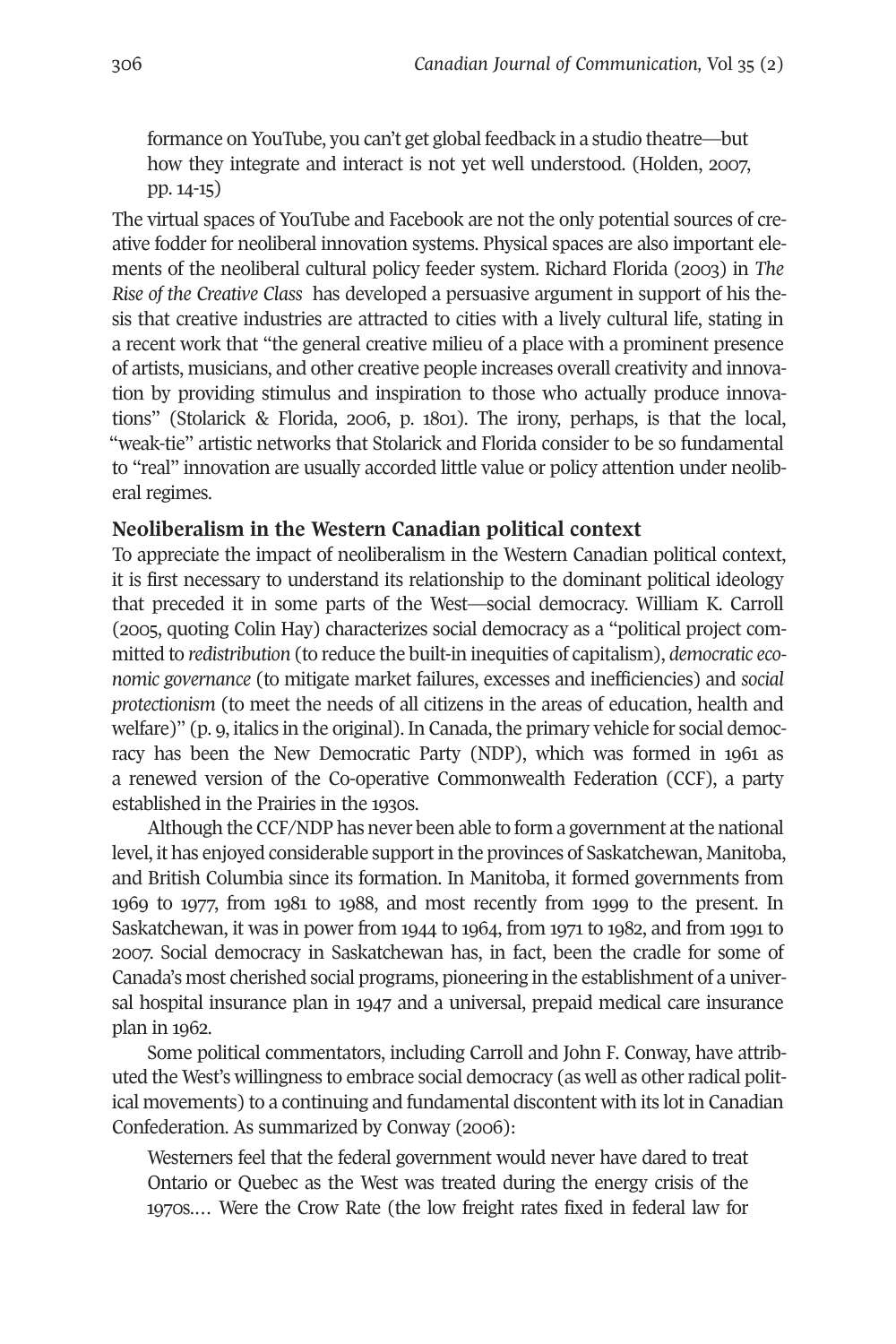western grain) as significant to Central Canada as it was to the west, it would never have been dismantled. If Central Canada faced a twenty-year crisis of the magnitude of the chronic western farm crisis, a national disaster would have been declared and the necessary political will and economic resources would have been mobilized from the outset, instead of the partisan, politically motivated, cap-in-hand handouts stingily dribbled out to buy elections. If the Central Canadian automobile industry faced equivalent U.S. border closures to those imposed on b.C.'s softwood lumber and the west's beef industry, Ottawa would have acted more forcefully and effectively. (p. 4)

In short, western Canada has usually felt itself to be the aggrieved party in Confederation, chronically on the receiving end of policies and programs initiated by the federal government to further the interests of other parts of the country. In reaction, it has traditionally espoused radical political movements to seek redress (Careless, 1989). Unfortunately for the region, once these movements become mainstream, they are often co-opted, setting off yet another round of western reaction.

The election of the Mulroney government in 1984 marked the beginning of the neoliberal era in Canada, but it is notable that of the four western provinces, only Alberta voted unequivocally for the Conservatives, giving them all 21 provincial seats. In Manitoba, the tories garnered only 27% of the popular vote and 4 of the province's 14 seats, while in Saskatchewan, they received 38% of the popular vote and 5 seats out of 14 (Conway, 2006). In the 1988 election, fought primarily on the issue of the proposed free-trade agreement with the United States, the Conservatives won slightly more support in Manitoba (37% of the popular vote and 7 seats), but Saskatchewan voters were, if anything, even less in favour of the federal agenda than in 1984 (36% of the popular vote and  $\mu$  seats for the Tories) (Mapleleafweb website, n.d.). Yet by the 2006 federal general election, both provinces had swung to the Right. In Manitoba, the Conservative Party gained 43% of the popular vote and 8 of the province's 14 seats. In Saskatchewan, the change was even more dramatic, with 49% of the popular vote and 12 of 14 seats going to the Tories (Elections Canada website, 2006).

Why did this change occur? In his study of the Macdonald Royal Commission,<sup>2</sup> Gregory J. Inwood (2005) traced "the battle of the paradigms," or how the dominant discourse shifted from a nationalist social democratic to a neoconservative continentalist stance within a few years of publication of the commission's finalreport in favour of a free-trade agreement with the United States. the "identifiable moment" when this transformative change took place, in his view, occurred when business groups, such as the business Council on National Issues and the Canadian Manufacturers Association, began to recognize that their future was linked to secure access to the U.S. market; when an influential group of economists from think tanks such as the C.D. Howe institute began to publish evidence in support of more open markets; and when "political and bureaucratic leadership was beginning to emerge as well,facilitated by institutional restructuring within the Canadian state" (Inwood, 2005, pp. 44-45).

In western Canada, the neoliberal shift in the political class coincided with the rise of the Reform Party, another in the long tradition of regional protest parties. The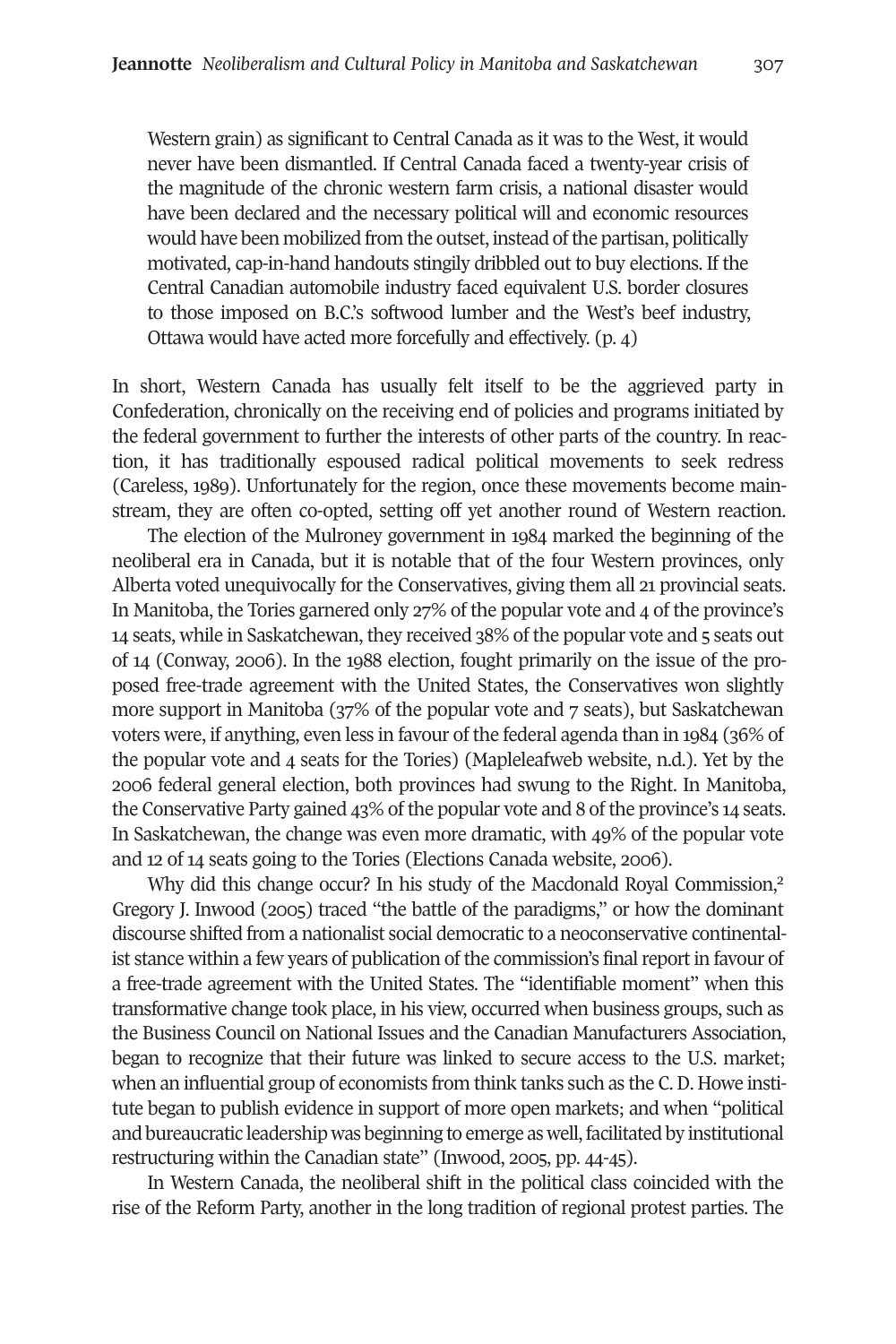party was formed in 1987, and Reformers campaigned in the 1988 federal election under the slogan "the west wants In" with a platform that demanded deficit reduction, cuts in federal spending, and free trade with the United States (Conway, 2006). At about the same time, western provinces that had previously been bastions of the NDP elected neoliberal governments, including Grant Devine's Conservatives in Saskatchewan in 1982 and Gary Filmon's Conservatives in Manitoba in 1988. As described by Conway, the devine government's agenda was characterized by two overlapping phases: "first, a process of ransacking the social and health security systems, and, second, a program of privatization of public assets" (Conway, 2006, p. 246). After a series of scandals and in the face of strong public opposition to the privatization agenda,<sup>3</sup> the Devine government was defeated in the 1991 provincial election by Roy Romanow's NDP, which took 51% of the popular vote and 55 of the 61 seats in the legislature (Conway, 2006). In Manitoba, the Filmon Conservative government was reelected in 1990 with a razor-thin majority, taking 30 of the 57 seats and 42% of the popular vote (Conway, 2006). Filmon's government, which pursued a cautious neoliberal agenda, continued in office until 1999, when it was replaced by the NDP under Gary Doer. In Conway's words (2006):

Despite neo-conservatism's extravagant promises, the magic of the market and free trade did not bring results. In the west, the depression of the early and mid-eighties showed no signs of abating. It was not without a certain irony that the public very quickly learned that despite the ability of their premiers to articulate neo-conservative economic principles, when it came to performance, the western neo-conservative governments couldn't deliver. (p. 248)

Despite the return of nominally social democratic governments in both Saskatchewan and Manitoba in the 1990s, however, neoliberal policies and programs now represented the mainstream and continued to be pursued in both provinces. In Saskatchewan, the NDP proceeded to adopt a taxation policy designed to attract business investment, reduce support programs for agriculture, close rural hospitals, privatize several Crown corporations in the resource sector, and reduce royalties on oil, gas, uranium, and potash (Warnock, 2005). In Manitoba, the NDP adopted Tony blair–style "third way" policies, which continued the cautious Filmon agenda of "modest cuts in program spending, a carefully blended mixture of tax cuts here and tax increases there, and a moderate reform of the income tax system in a more progressive direction" (Conway, 2006, p. 376).

The curious phenomenon of social democratic parties carrying out neoliberal strategies may appear counterintuitive but represents a certain degree of continuity with the traditional western posture as a "receiver" of central Canadian economic policy initiatives, such as John A. Macdonald's National Policy or Pierre E. trudeau's National Energy Policy. During the 1990s, the federal government undertook a series of program reviews that downloaded a larger portion of the costs of major programs such as social services, health care, and post-secondary education to the provinces. 4 This devolution put pressure on provincial treasuries, particularly those in the "have not" provinces, forcing them to cut many services and to seek means of attracting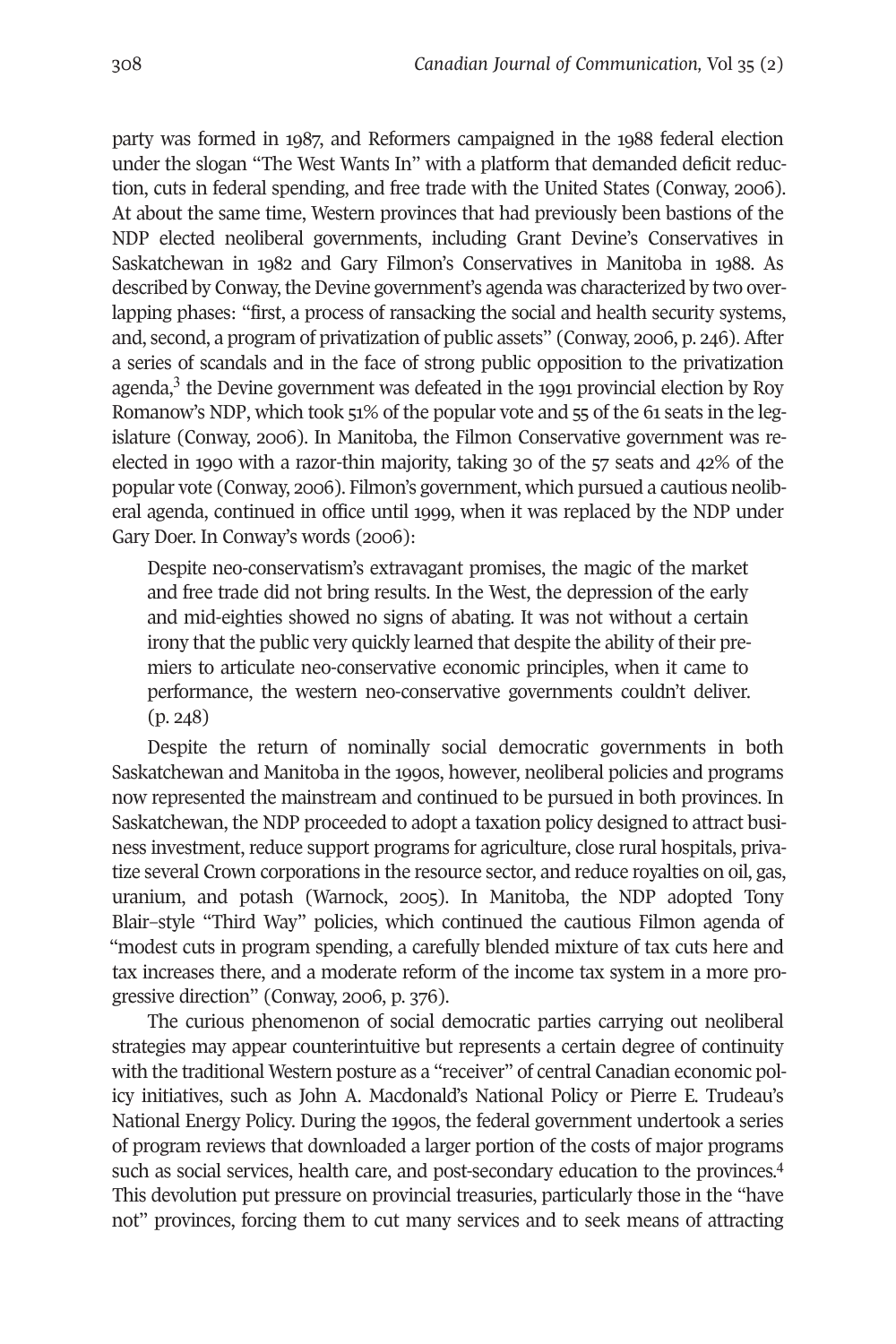more revenues. Faced with this dilemma, the NDP governments in Manitoba and Saskatchewan responded by "going with the flow" and adopting some aspects of the "third way," a strategic approach built upon the "social investment state" and characterized by "devolution, transparency, administrative efficiency in government, [and] public-private partnerships" (Grace, 2005, p. 68). these operational characteristics have played key roles in the evolution of cultural policy in Manitoba and Saskatchewan during the 1980s, 1990s, and 2000s, as has an increased emphasis on the cultural industries and on culture as a potentially marketable commodity.

# **Neoliberalism and cultural policies in Manitoba and Saskatchewan**

As with the emergence of neoliberalism in a western Canadian context, it is not possible to understand the significance of the "turn" in cultural policy in Manitoba and Saskatchewan from the mid-1980s without some knowledge of its history and roots. In both provinces, cultural support measures prior to the 1980s were governed primarily by community development concerns, and both were heavily influenced by the movement to democratize access to culture. In Manitoba and Saskatchewan, this movement manifested itself in community-level arts development initiatives, such as support for local music festivals and amateur theatre, but also in support for touring programs to bring travelling visual and performing arts shows from the centre to the periphery. despite the two provinces' adjacent geographical locations and common philosophical roots, cultural policy in Manitoba and Saskatchewan has taken somewhat different paths, and it is important to understand that the overlay of neoliberal economic and social policies has not completely obliterated these roots, but rather has added new branches to the existing organism. because of these differences, the trajectory of neoliberalism with regard to cultural policy in the two provinces will be described separately, followed by some general comments and conclusions drawn from the specific observations.

## **Manitoba**

Cultural policy in Manitoba has been shaped by many factors, but one persisted over the years: a tension between the social and economic needs of the centre and the hinterland. the origins of the province's cultural policy initiatives lay in the recreation and leisure movements of the 1960s and 1970s, which emphasized the development of community capacities and training throughout the province. the province's first official cultural ministry, created in 1970, was part of the department of tourism, Recreation and Cultural Affairs. The Cultural Development Branch within the department was intended to "assist cultural development in Manitoba in order that the maximum [number of] cultural opportunities … be available to all Manitobans at a reasonable cost" (Manitoba, Department of Tourism, Recreation and Cultural Affairs, 1971, p. 21). However, because of the dominance of Winnipeg as both an industrial and a cultural centre, cultural policy makers in the province have traditionally faced continual pressure to pay more attention to the dominant cultural producers in winnipeg and to the city's economic health and vibrancy.

the cultural department worked closely with the Manitoba Arts Council, which had been established in 1965, to support arts activities in winnipeg and throughout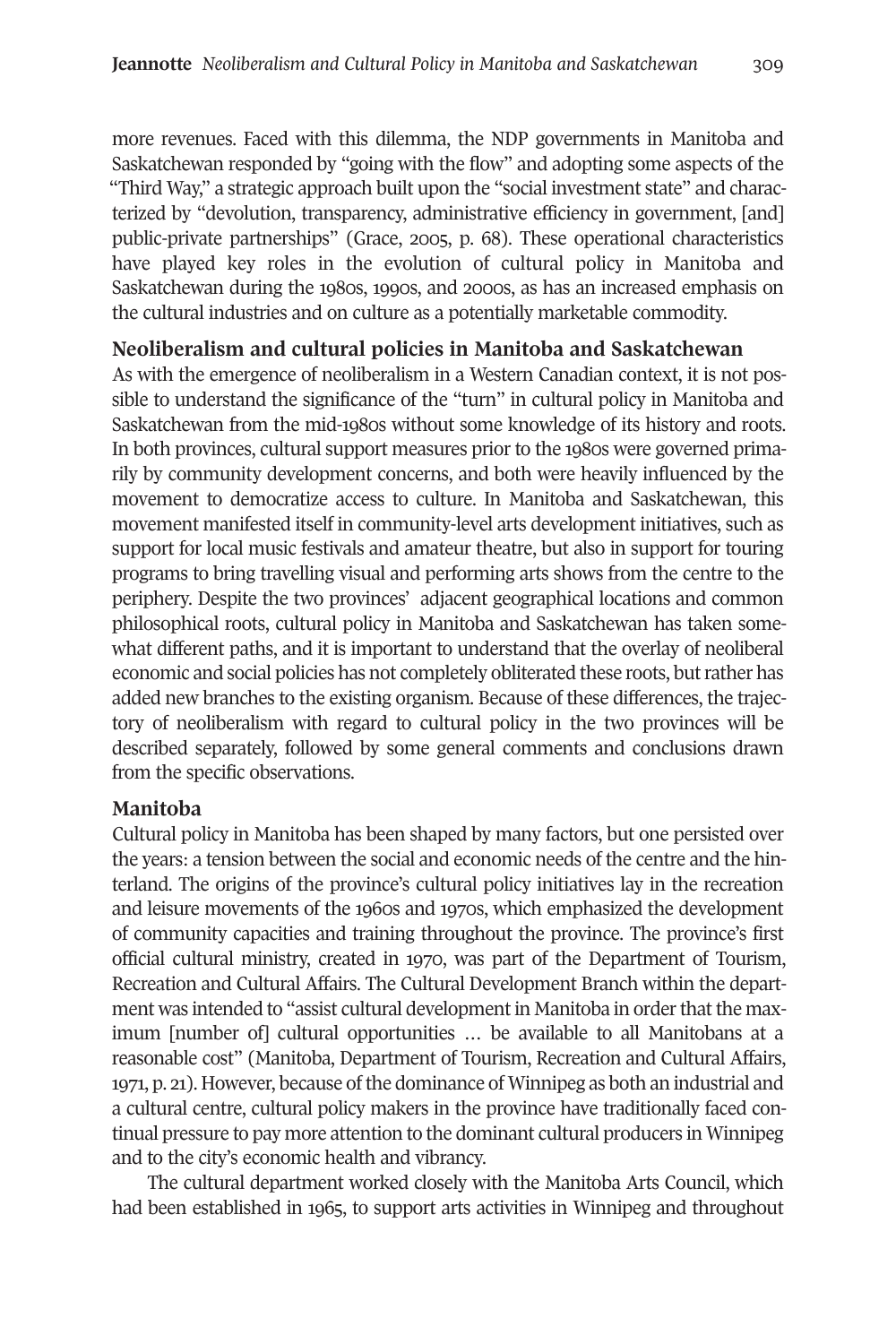the province. However, even during the department's early years the Manitoba cultural authorities, perhaps because of their links to the tourism field, were proactive on the business front. For example, as early as 1971, the department developed a "seal of approval" for local arts and crafts available for tourist consumption and convened a "business and the Arts" conference, the first of its kind in Canada (Manitoba, 1972, pp. 31-32).

Financial support, partnerships, and cooperation between the federal and provincial governments and their agencies have been important to the success and growth of the cultural sector in winnipeg. the winnipeg Core Area Initiatives—tripartite agreements between the federal, provincial, and municipal governments—have been key instruments in the province's efforts to revitalize the city's urban core and have served as catalysts for a more neoliberal approach to cultural policy, spawning not only intergovernmental cooperation but also public-private partnerships to develop various sites as both cultural and commercial initiatives.<sup>5</sup> Two agencies were established under the 1981 Core Area Initiative, the North Portage Development Corporation and the Forks Renewal Corporation, which drew on the cultural ministry (renamed the department of Cultural Affairs and Historic resources in 1979) for expertise in developing programs in historic winnipeg. Some of the sites and facilities resulting from this collaboration include the Manitoba Museum and Planetarium and the Portage Place Shopping Centre, which features an IMAX theatre as well as the Prairie Theatre Exchange.

In the 1980s, Manitoba governments became more focused on the creative industries and introduced several administrative measures intended to increase the ability of these industries to develop and market their products. In 1984 Manitoba signed a \$21-million Canada-Manitoba Economic Regional Development (ERDA) Subsidiary Agreement on Communications and Cultural Enterprises, which became a model for federal/provincial agreements in the cultural sector elsewhere. this initiative coincided with the expansion of the Department of Cultural Affairs and Historic Resources, which was given responsibility for the Queen's Printer, communications and telecommunications policy, and recreation and re-named the Department of Culture, Heritage and Recreation. A Cultural Industries Development Office, reporting directly to the deputy Minister, was created to define, develop, and administer programs under the ErdA sub-agreement (Manitoba, department of Culture, Heritage and recreation, 1985). In 1984 an initial study of the Manitoba film and publishing industries was completed and in 1985 a four-year film industry support program was announced, providing loans and equity investment for script and project development, production support and marketing distribution (Manitoba, 1985). As well, in 1984, the Cultural Industries branch and the Public Library Services branch implemented the Manitoba book and Cultural Periodical Purchase Program, which donated a copy of each current book published in Manitoba to every public library in the province (Manitoba, 1985).

Overthe 1980s and 1990s, Manitoba moved gradually toward a more arm's-length approach to cultural industry support. In March 1987, the Canada-Manitoba Cultural Industries development Office was established to deliver 14 new programs in support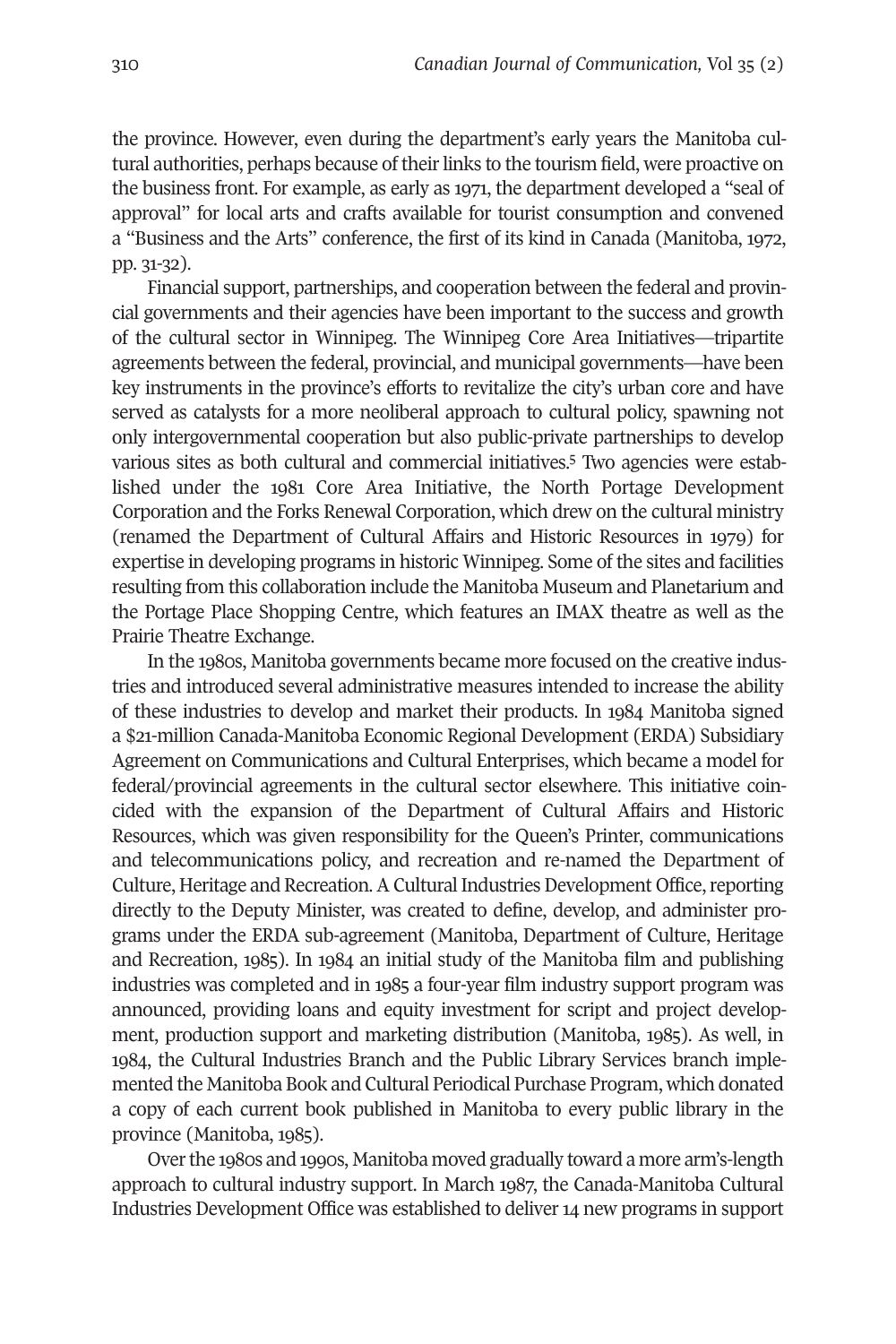of production, marketing, and skills training in film, video, and sound recording (Manitoba, 1987). Around the same time, the Cultural Industries branch implemented three new publishing support programs: the Employment Assistance Program (wage subsidies and training support), the Marketing Assistance Program, and the Access to New technologies Program (offered to both book and periodical publishers) (Manitoba, 1987). In 1987-88, the province got out of the direct support role, as the development Office took over the administration of these programs and the Cultural Industries Branch was dissolved (Manitoba, 1987). Although the ERDA sub-agreement expired in September 1990, the department committed over \$1.8 million (partially from lottery funds) to the continued support of the film, video and sound recording industries (Manitoba, Department of Culture, Heritage and Citizenship, 1991). In 1994-95, the department signed a new five-year Contribution Agreement with the Cultural Industries development Office to deliver support to the film, video and sound recording industries. It also implemented new guidelines for the Publishing Support Program to provide publishers with greater flexibility in the utilization of market support and produced *A Buyers' Guide to Arts and Crafts in Manitoba* to commemorate the province's 125th Anniversary (Manitoba, 1995). In November 1996, in a decisive step toward devolution, the Manitoba Film and Sound Recording Development Corporation Act was passed, paving the way for new programs in support of the film industry, including a special loan program and a film and video tax credit introduced in the 1997 budget (Manitoba, 1997).

Efforts intensified in the ensuing years to position the province's cultural industries more advantageously within national and international markets. In November 1999, Manitoba's first film studio, the Prairie Production Centre, opened (Manitoba, Department of Culture, Heritage and Tourism, 2000). The department announced \$1.6 million in new money in 2001-02 to implement the first year of a five-year economic growth strategy for the cultural industries (Manitoba, 2002). the film and video tax credit was increased in 2004 and again in 2005 to maintain the competitiveness of the Manitoba film industry (Manitoba Film and Sound, 2005). Despite these measures, the Prairie Production Centre encountered financial difficulties, and in 2005 the government of Manitoba bought it from its former owners, reversing the traditional logic of neoliberal privatization strategies (Manitoba, 2005).

During the 1960s and 1970s, Manitoba's heritage policies had been focused on the preservation of buildings and sites of historical significance, on the establishment of a community library system, and on the consolidation of historical resources such as the Hudson's Bay Company Archives (Manitoba, Department of Tourism, Recreation and CulturalAffairs*,*1974). However, neoliberal influences became more prominentin Manitoba's heritage policy during the 1990s, which has been increasingly linked to commercial objectives, usually in support of the tourism industry. the cultural ministry (renamed Manitoba Culture, Heritage and tourism in 1999) worked with local businesses, heritage groups, the City of Winnipeg, and the federal Department of Canadian Heritage to develop the Winnipeg Exchange District Heritage Interpretation Strategy as well as a marketing strategy (Manitoba, Department of Culture, Heritage and Citizenship, 1999). In 1999-2000 it organized a seminar on marketing heritage at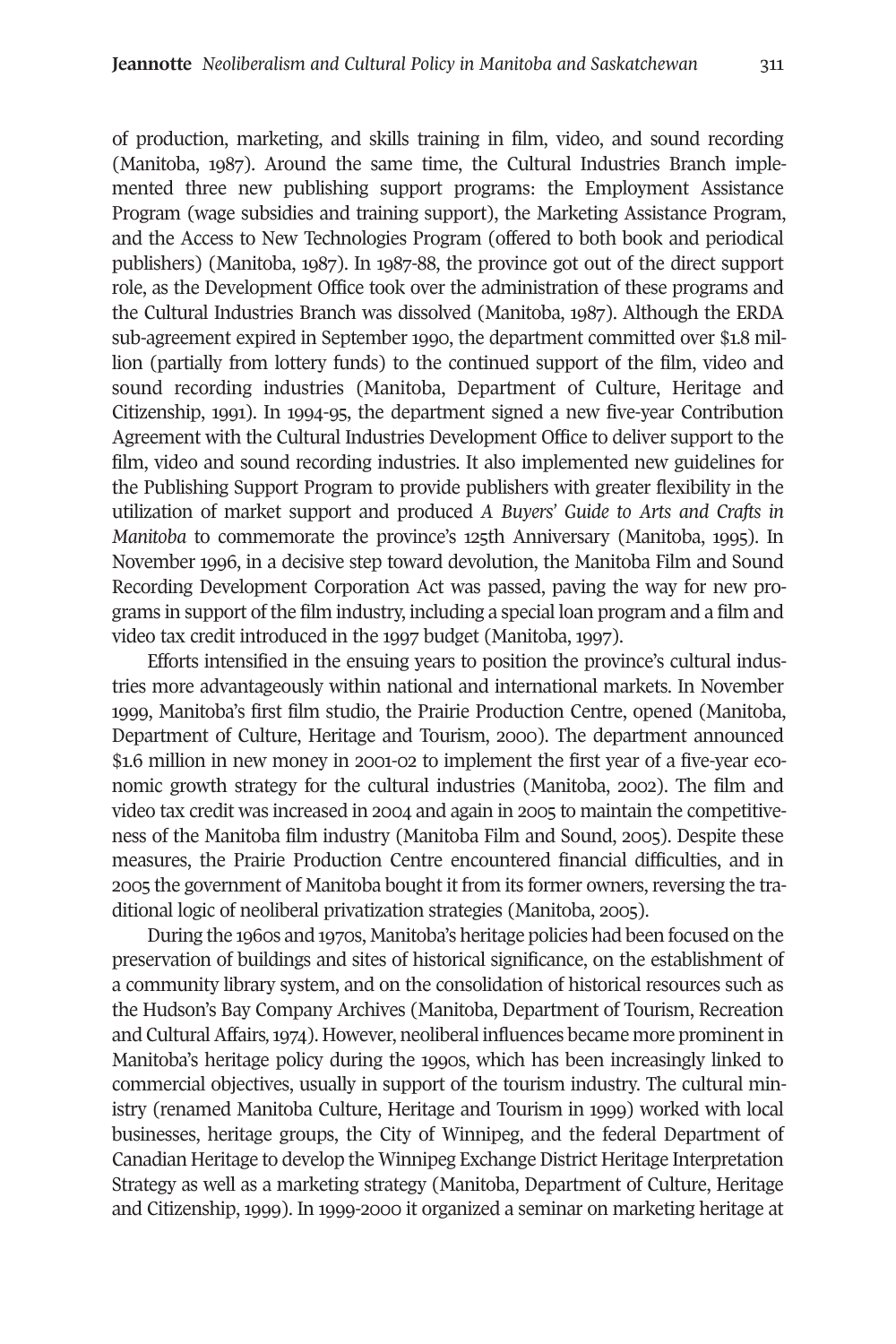the Rural Forum (an annual conference and trade show), prepared a Red River Heritage Tourism Corridor proposal to market and develop heritage attractions in the Red River valley, and developed a promotional brochure in collaboration with the tourism division on Manitoba's transportation museums (Manitoba, department of Culture, Heritage and tourism, 2000). the tourism Industry Forum, held in February 2001, identified nature-based and cultural/heritage tourism as strategic priorities for development and marketing (Manitoba, 2002).

Neoliberal ideas have also had an impact on the department's arts policies, particularly with regard to human resources, which have increasingly been viewed through an economic development lens. In conjunction with Manitoba Industry, trade and Tourism, Manitoba Culture, Heritage and Citizenship assisted the Manitoba Crafts Council in holding an industry development forum in 1996. This was the final phase of an industry study, funded under the winnipeg development Agreement, which had produced an inventory of all craft producers, retailers, and suppliers in the province and an economic development report. As a result of the forum, the council established a strategic plan to help guide the industry (Manitoba, Department of Culture, Heritage and Citizenship, 1997). In the following year, the department launched the Visual Arts and Crafts Marketing Program to assist commercial galleries in the promotion and sale of works by Manitoba artists. Initiatives included the development of a website promoting Manitoba's artists and publication of an updated *Buyers' Guide to Arts and Crafts in Manitoba* (Manitoba, 1998).

Social investment strategies linked to neoliberal economic priorities were also evident, with human resource development issues becoming a high priority during the latter part of the 1990s and the early years of the new decade. In 1997-98, in collaboration with the cultural industries and other departments, Manitoba Culture, Heritage and Citizenship established a sectoral working group—the Arts and Cultural Industries Development Team (ACI), representing government, industry associations, cultural industries, artists, and trade unions—to develop a strategic plan for cultural human resource development in Manitoba (Manitoba, 1998). ACI published its report in 1999, and this led to a partnership with Manitoba Education and training on a pilot project for training cultural workers (ACI & Manitoba's Cultural Community, 2003, and Manitoba, department of Culture, Heritage and tourism, 2000). In 2001-2002, the ACI began to develop a Cultural Labour Force Development Strategy for workers in Manitoba's arts and cultural industries (Manitoba, Department of Culture, Heritage and tourism, 2002). In March 2003, the ACI released *Creative Manitoba*, a report that recommended strategies to develop the cultural labourforce and to "establish the cultural sector as a growth industry" (ACI & Manitoba's Cultural Community, 2003, p. 5).

Despite the heavy emphasis on Winnipeg-centred cultural industry development strategies since 2000, it is worth noting that Manitoba has not abandoned its commitment to community development objectives in its peripheral regions, but these activities have had a much lower profile. The department's Recreation and Regional Services branch continues to provide support to community festivals (44 grants in 2004-05), rural community arts development (120 grants in 2004-05), and juried art exhibitions for visual artists in rural and northern Manitoba (Manitoba, 2005). this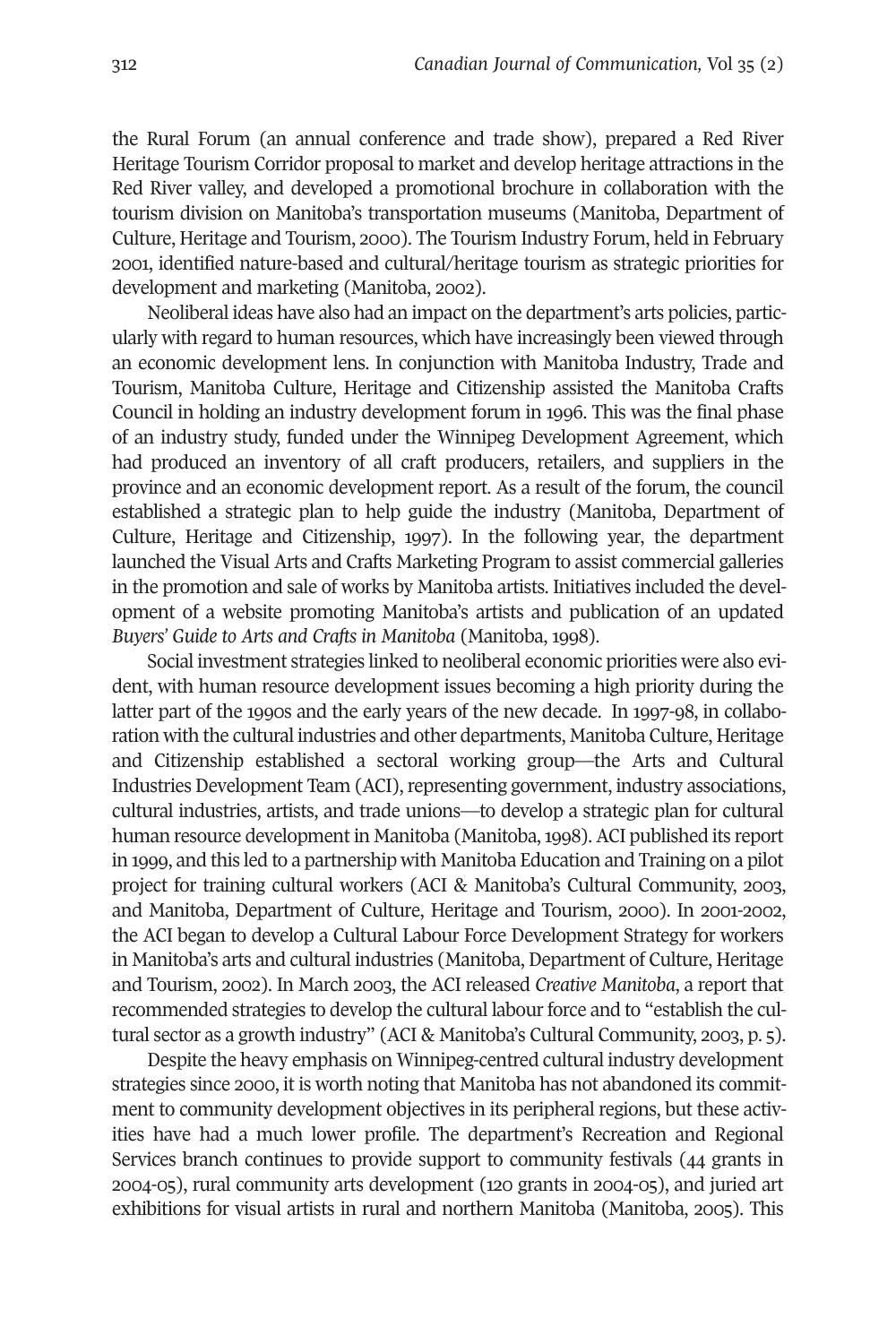support resulted in over 800 performances and visual arts exhibitions and more than 900,000 student hours of community-based arts instruction throughout the province (Manitoba, 2005).

#### **Saskatchewan**

As noted above, social democracy in Saskatchewan has deep roots, dating back to 1944, when the province elected the first social democratic government in North America. The CCF/NDP's dominance in Saskatchewan over the past half-century resulted in a cultural development system that has generally been based on local resources and on arts, culture, and heritage networks that served the needs of both rural and urban communities. Cultural development in Saskatchewan is small-scale, dependent on the health of the economy and the many province-wide associations of concerned citizens—both those directly involved as cultural "producers," but just as prominently, those concerned with cultural "consumption" by citizens at the community level. Unlike Manitoba, Saskatchewan's population is much more evenly distributed and is dominated by smaller centres, distributed fairly evenly across the southern part of the province. Although the main cultural tension in Manitoba is between the centre (winnipeg) and the periphery (the rest of the province), in Saskatchewan it is frequently between the professional and community-based cultural organizations.

In 1948, the province's Department of Education, which had been active for some years in community-based adult education, began the process to create the Saskatchewan Arts Board, the first such organization on the continent. Designed to be arm's-length from the outset, the Saskatchewan Arts board had as its initial mandate "to provide increased opportunities for the people of the province to engage in the fields of drama, the visual arts, music, literature and handicrafts" (quoted by Horne, 1989, p. 46). As a result, its early activities were very much in the spirit of its adult education roots. As more communities became active in arts activities, the board's role in the 1970s evolved toward one of encouraging higher standards for artistic production (Riddell, 1979), a priority that more closely aligned it with the goal of artistic excellence promoted by other arts funding bodies such as the Canada Council. Meanwhile, the Department of Education continued to pursue an adult education and recreational strategy that included cultural activities based on "programs … at the 'grassroots' level, planned and operated by interested people in their own community" (Ellis & Nixon, 1986, p. 39).

In 1972, the province's first explicitly cultural ministry, the Saskatchewan Department of Culture and Youth, was established. Policy objectives continued to be community-based and decentralized, specifically to "facilitate the process to make the arts, multicultural and heritage activities part of the life, personal expression and identity of all citizens of the province, and to formulate policy in response to related needs; decentralize cultural activities across social and geographical barriers in order to provide equal opportunity for participation and expression by all residents of Saskatchewan; conserve and protect the cultural heritage of the province; encourage reciprocity amongst all cultural communities in the Province of Saskatchewan (ethnocultural, urban-rural)" (Saskatchewan, Department of Culture and Youth, 1973, p. 21).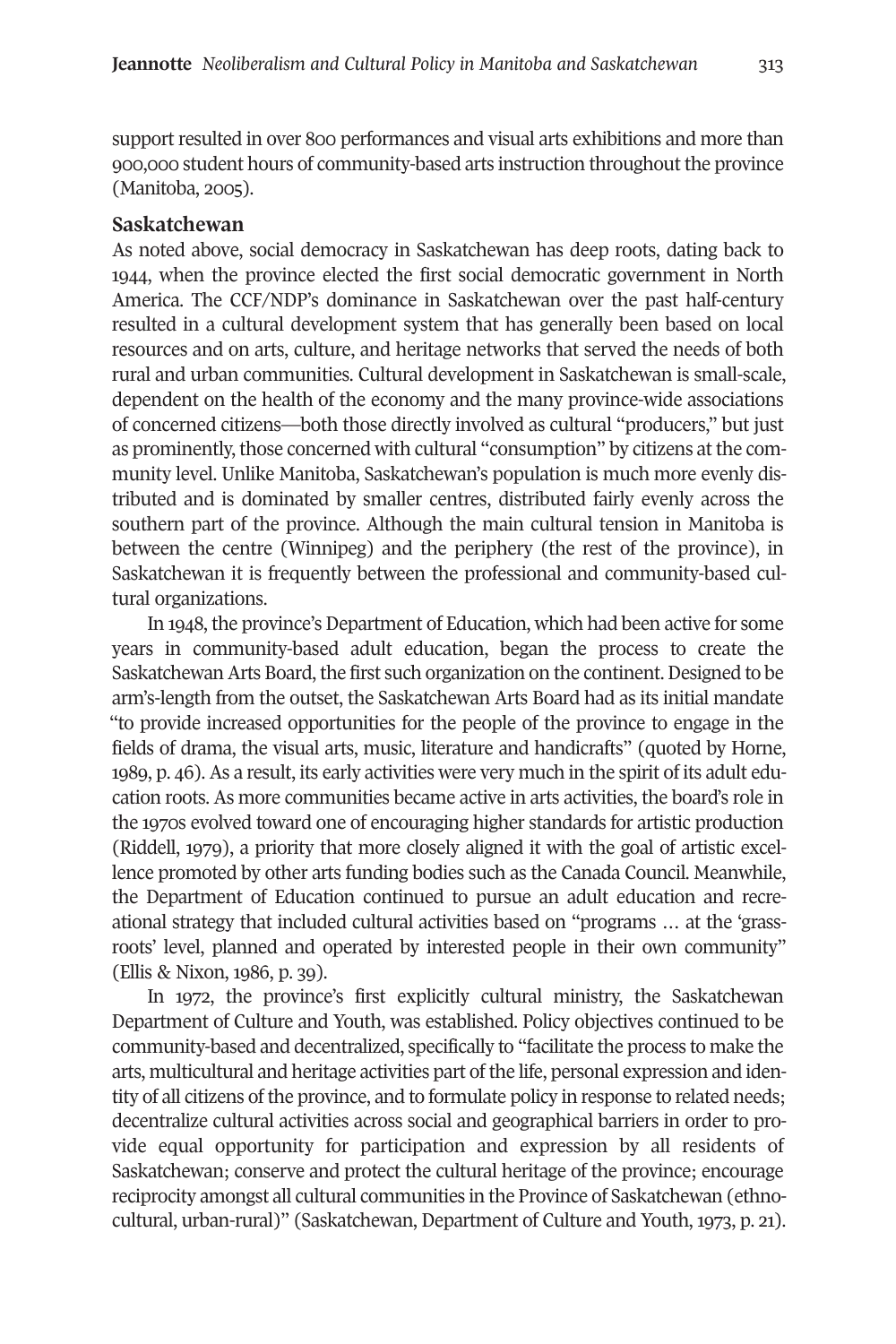Even before neoliberal ideas began to permeate public administration, Saskatchewan had already decentralized a fair degree of its cultural program support, but for community development rather than efficiency reasons. In 1974, the government awarded a licence to operate a lottery program to Sask Sport, which was to divide the profits of this lottery among sport ( $50\%$ ), culture ( $40\%$ ), and recreation ( $10\%$ )<sup>6</sup> (Saskatchewan,  $1974$ ). This was the origin of a cultural financing system that is unique in Canada in that it confers responsibility for allocation of cultural grants to a non-profit, volunteer-based organization, SaskCulture, effectively decentralizing cultural program delivery (SaskCulture, 2003). this community cultural funding system, as noted above, has created tensions both with professional artists, who were largely funded through the Saskatchewan Arts Board, and with the cultural department, which also intervened directly, providing cultural funding in support of its own priorities. these tensions among the various funders and recipients continued through the ensuing years, ushering in a long series of re-examinations of the province's cultural policies.

The election of a Conservative government in 1982 marked the beginning of the neoliberal "turn" in Saskatchewan. Rhetoric shifted notably from a discourse of community development to a discourse of economic development and productivity in the annual reports published by the cultural ministry. For example, in the 1985-86 annual report, the Deputy Minister highlighted the results achieved by this change in policy orientation: "the successes experienced in 1985/86 demonstrate the potential Saskatchewan has in sport, culture and recreation ... These programs have stimulated the provincial economy, creating further growth and jobs" (Saskatchewan, Department of Culture and Recreation, 1986, p. 2). To emphasize this point, in 1986-87 the department produced and distributed 5,000 copies of a video entitled *The Bottom Line: The Economic Impact of Culture and the Arts*, outlining the contribution of the cultural sector to the Saskatchewan economy (Saskatchewan, 1987).

A shift to a more industrial orientation toward culture accompanied this rhetorical shift. However, atleastinitially, Saskatchewan continued to rely upon state or statesupported agencies to deliver its programs in this area. For example, the cultural department began work with the National Film board in 1988-89 to develop a threeyear program for local film training and the production of seven half-hour dramas for television. the department committed \$200,000 annually for this project, with telefilm Canada contributing financially on a project-by-project basis (Saskatchewan, Department of Parks, Recreation and Culture, 1989). In 1989-90, the department established SaskFilm, a non-profit corporation with a budget of \$2.5 million over three years to provide loans for Saskatchewan film. the department also established a Locations Program to promote Saskatchewan as a film location (Saskatchewan, Department of Culture, Multiculturalism and Recreation, 1990). In September 1991, the Governments of Canada and Saskatchewan signed a Partnership Agreement on Culture with four components: a Cultural Industries Assistance Program, support to SaskFilm, support to the Norman Mackenzie Art Gallery in Regina, and support to the Diefenbaker Centre in Saskatoon. The Cultural Industries Assistance Program began operations in spring 1992 (Saskatchewan Family Foundation,1991). the Saskatchewan Film development Project, which had been announced in 1988-89, also continued its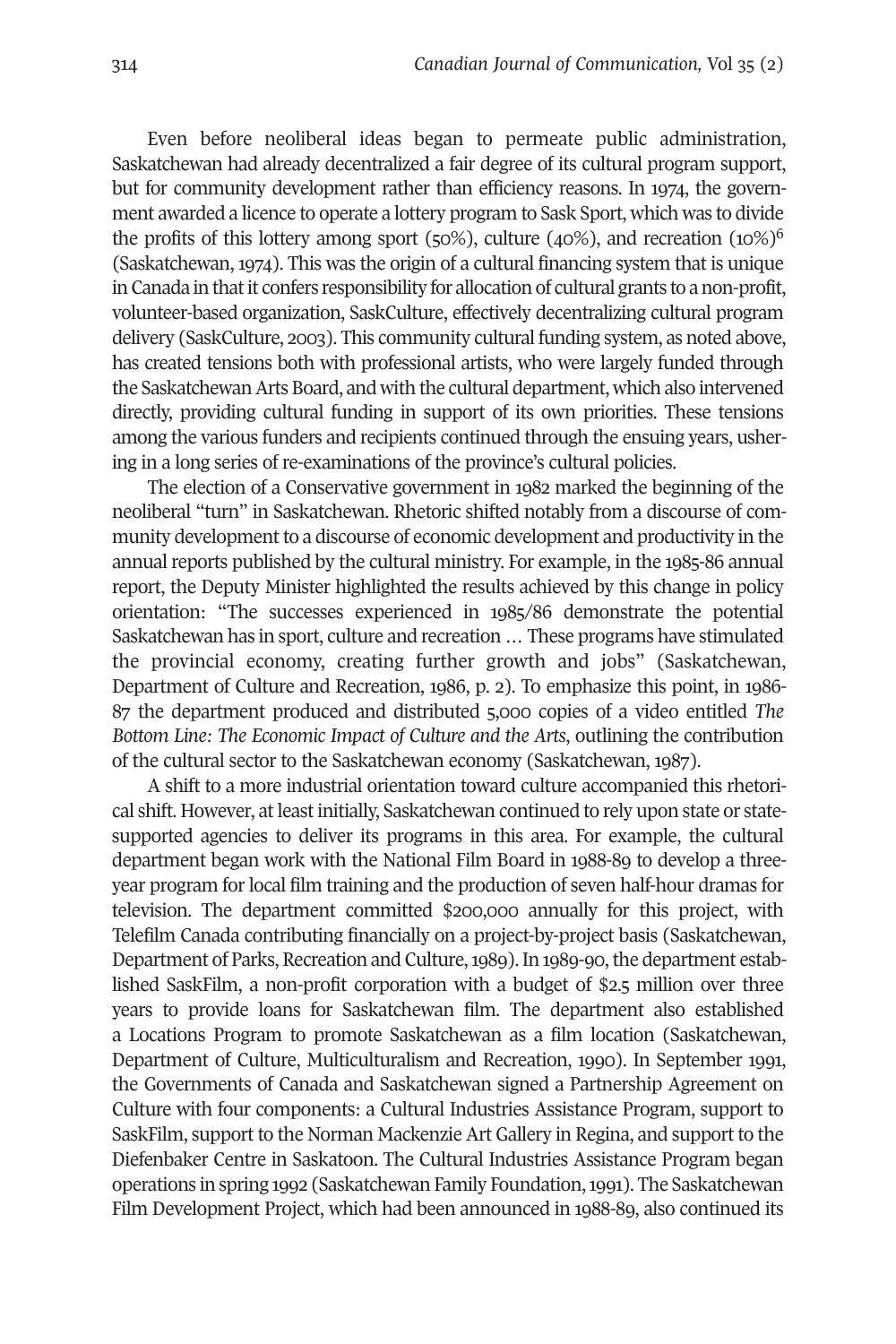job placement, job training, and development workshops in partnership with the National Film board (Saskatchewan Family Foundation, 1991).

The re-election of an NDP government in November 1991 did not alter this trend toward increased emphasis on the cultural industries and, in many ways, intensified it. Indeed, the tone was set in the cultural department's 1993-94 annual report, which stated that "The arts and cultural industries are major growth enterprises in this province and Saskatchewan Municipal Government has a responsibility both to support the creative artist, and to facilitate access to markets" (Saskatchewan, Department of Municipal Government, 1994, p. 38). In 1994, SaskFilm was allocated \$1.5 million for investment, project development, professional development, marketing, promotion, and locations services. In the same year, a Film and Video Joint Industry Committee developed a five-year strategic plan for Saskatchewan's film and video industry (Saskatchewan, 1994). In 1995, in partnership with the federal government, the department produced a report titled *Saskatchewan's Arts and Cultural Industries: New Opportunities in New Media*. It also organized the province's first New Media Conference and signed a three-year agreement with SaskFilm, providing \$4 million to help position the industry better within changing markets (Saskatchewan, 1995).

Along with these somewhat traditional support measures, during the 1990s the provincial government began to place more emphasis on indirect and arm's-length ways to promote the cultural industries. In 1996, Film Employment tax Credit legislation and regulations were developed, which came into effect in 1998 (Saskatchewan, 1997). In 1999, the government announced the establishment of a Cultural Industries Development Fund, which was intended to strengthen the production capacity of the industry7 (Government of Saskatchewan, 1999).

Although after the turn of the millennium there was a shift back, at least in rhetorical terms, to an emphasis on culture and community development, the cultural ministry (which had been re-created after a long period when cultural policy and programs had been broken up and subsumed under the Saskatchewan Family Foundation, the Community Services department, the economic diversification and trade department, and the department responsible for municipal affairs) continued to augment investments in the cultural industries. In 2002, the Canada/Saskatchewan Sound Stage was opened and amendments were made to the Film Employment tax Credit Act and regulations to reduce red tape (Saskatchewan, Department of Culture, Youth and Recreation, 2003). In May 2006, the government announced a review of the music industry in Saskatchewan, intended to examine a range of issues, including means of increasing investment to improve the industry's growth and opportunities (Saskatchewan Executive Council, 2006). In October 2007, the government promised that a total of \$4.5 million would be invested in Saskatchewan's music, arts, and cultural industries in response to recommendations of the Music Industry Final Report (Saskatchewan Executive Council, 2007).

In general, there has been less "spillover" of Saskatchewan's cultural industry policies into the heritage and arts sectors than in Manitoba. Heritage policy during the 1990s and 2000s continued to focus on conservation, management, and development of the historical, archaeological, and architectural heritage resources of the province,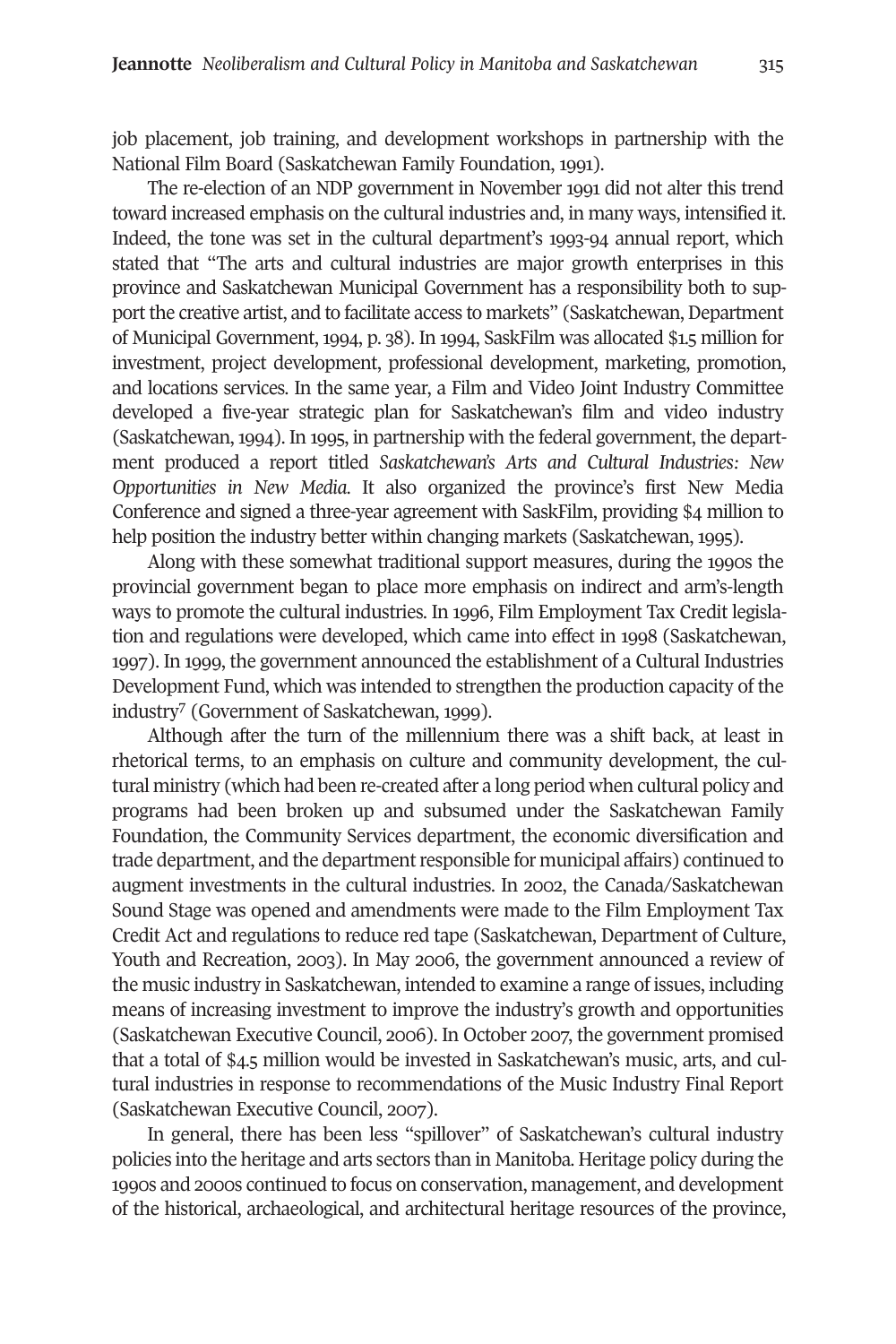with a particular emphasis on Aboriginal sites and artifacts (Saskatchewan, Department of Municipal Government, 1998). While Manitoba has linked its heritage policies closely to the tourism industry, there is little evidence that the same holds true in Saskatchewan. Although Manitoba has pushed ahead with cultural labour force strategies in support of its economic development priorities, Saskatchewan's initiatives in this area have been slower to develop and have been more oriented toward the status of the individual creator. A special Advisory Committee on the Status of the Artist tabled a report in 1994 containing 112 recommendations to improve the working conditions of Saskatchewan artists, but not until 2002 was the Status of the Artist Act, setting out basic rights for cultural workers, passed and a permanent Advisory Committee on the Status of the Artist established (Saskatchewan, Department of Culture, Youth and Recreation, 2003). This legislation was widely seen as only a first step toward improving the working conditions of artists, and in 2003 and 2006 the advisory committee submitted reports to the government recommending additional measures with regard to collective bargaining, procurement, and taxation policies. A bill to create new status-of-the-artist legislation was tabled in 2006, passed as the Arts Professions Act in May 2009, and scheduled to come into force in June 2010 (Government of Saskatchewan, tourism, Parks, Culture and Sport website, n.d., and weseen & Olfert, 2008).

Saskatchewan's cultural policies, while influenced by neoliberal priorities on economic development, appear to have drawn equally on the quality-of-life and innovation theories espoused by many urban planners. For example, the cultural department's vision, as announced in its 2003-04 annual report, was to ensure that "Saskatchewan is a place where people increasingly choose to live and build a future" and that "[a]ll Saskatchewan people are engaged in the ongoing success of the province" (Saskatchewan, Department of Culture, Youth and Recreation, 2004, p. 5). to this end, in december 2006 the department launched a three-year \$100-million building Communities Program to assist municipalities in addressing their cultural and recreational infrastructure needs (Saskatchewan, 2007).

#### **Observations and analysis**

As has been mentioned above, western Canada has traditionally been a "receiver" of political and economic decisions taken elsewhere, and this pattern appears to continue to hold in the area of cultural policy. Since the mid-1980s, the discursive and policy shifts in Manitoba and Saskatchewan indicate that those provinces have also been ideological "receivers"—both of mainstream neoliberalism, as espoused by the Alberta-based Reform Party, and of the hybrid form known as the "Third Way," as espoused by tony blair's New Labour Party in the mid-1990s, which advocated a renewal of social democracy to respond to globalization and the post-industrial economy. the ideological shift has, however, taken different forms in the two provinces, depending on the party in power and on the cultural context.

In Manitoba, the Conservative Filmon government in 1988 implemented a twopronged economic strategy—deficit reduction and an increase in exports to the United States, both of which were typical of a neoliberal agenda. The Doer NDP government elected in 1999 adopted a strategy of self-styled "pragmatic idealism" that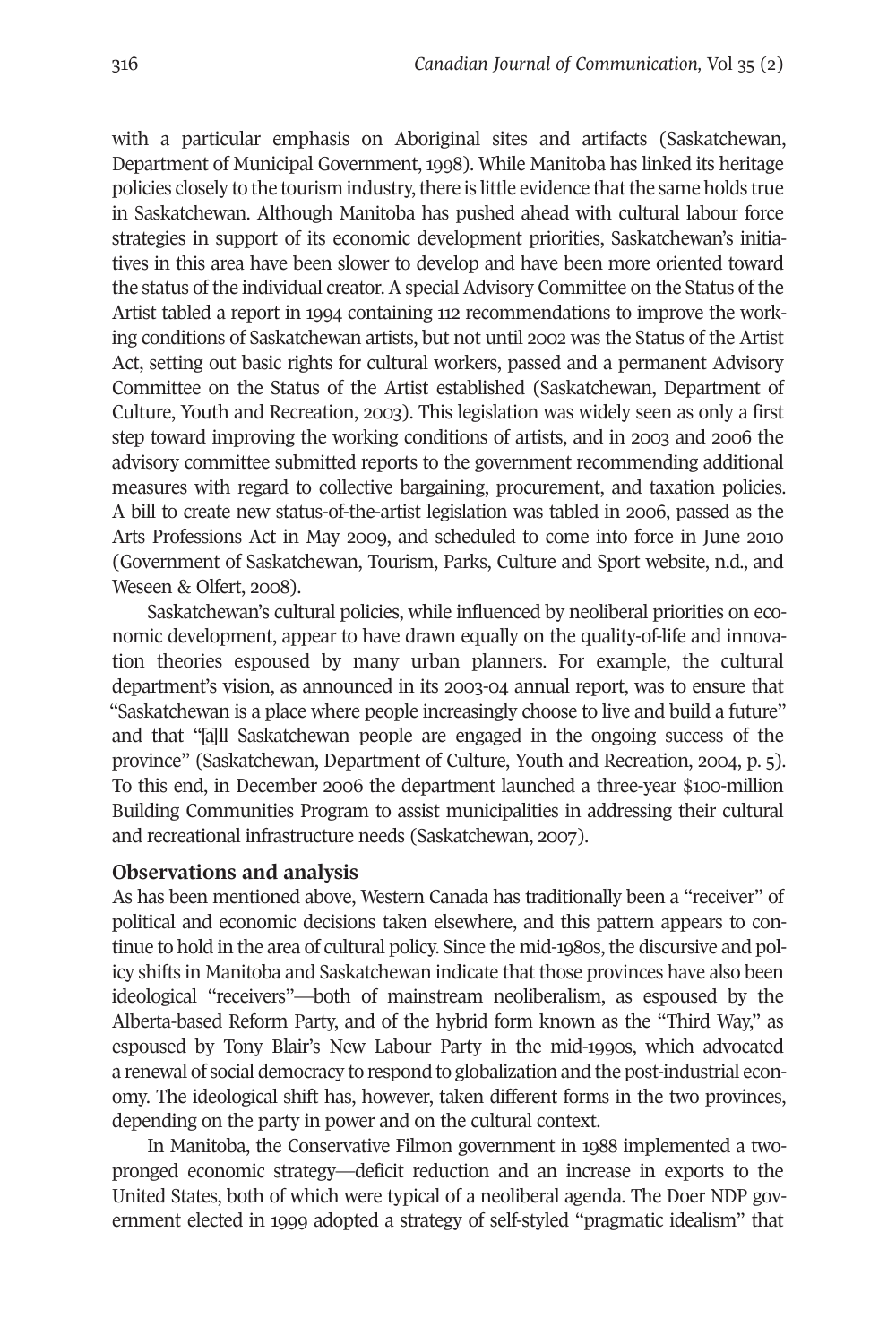promised restoration of health care, improvements in education, safer communities, continued public ownership of Manitoba Hydro, and balanced budgets (Grace, 2005). Jared J. wesley has, in fact, documented a "policy convergence around certain rightwing principles" among Manitoba's political parties, including values such as government transparency, efficiency, affordability, tax reductions, and balanced budgets (wesley, 2005, p. 19).

In the cultural policy area, this convergence has been clearly focused on the Winnipeg-based cultural industries, beginning with the NDP government's 1984 ErdA agreement on communications and cultural enterprises, and continuing with the Conservative government's creation of the Manitoba Film and Sound Recording Development Corporation in 1996 and the NDP's "sweetening" of the film and video tax credit in 2004 and 2005. Although the province has not abandoned its commitment to the "periphery," its primary cultural goal appears to be to encourage growth in the cultural work force and investment in the cultural industries through creation of a "cultural cluster" in winnipeg. As somewhat of a sidebarto this goal, the heritage sector is being used as a tourism attractor to generate sustainable economic development in the outlying regions.

A "policy convergence around certain right-wing principles" is also evident among Saskatchewan's political parties, and this too can be attributed to the ideological hegemony of neoliberalism. As John warnock (2005) has observed, "today the Saskatchewan NdP is no different in its mode of operation than the traditional parties on the right. It does not offer a vision for the future that is in any serious way different from that of the major Saskatchewan small business organizations" (p. 95). However, as a small hinterland society with a resource-based economy, the province has faced even more challenges than Manitoba in implementing economic growth policies. because of their roots in the adult education and recreational movements, culture and cultural policies have generally been of peripheral concern to Saskatchewan's neoliberal governments and have been relegated for the most part to municipalities and volunteers. In 1991, the Conservative government of Grant Devine even took the extraordinary measure of disbanding the Department of Culture, Multiculturalism and recreation and disbursing its functions to the Saskatchewan Family Foundation (a short-lived government agency), Saskatchewan Community Services, and Saskatchewan Economic Diversification and Trade. The rationale for this restructuring was "to create a smaller, simpler form of government that is easier to access and less costly to operate; to give a sharper focus to programs and services needed by communities; and to create a single window on government programs and services to communities" (Saskatchewan, Department of Community Services, 1991, p. 7). Although the NDP took power again in 1991, it did not reverse this organizational experiment for two years due to the dire fiscal conditions it inherited from the outgoing Devine administration.<sup>8</sup> While documentary records on the rationale for the dispersal of cultural policy and programs are scarce, this reversal suggests that the experiment was not judged to be a success. In 1993, most of the cultural policy and program areas were reunited, but within the Department of Municipal Government. Symbolically and practically, the public profile and priority given to these programs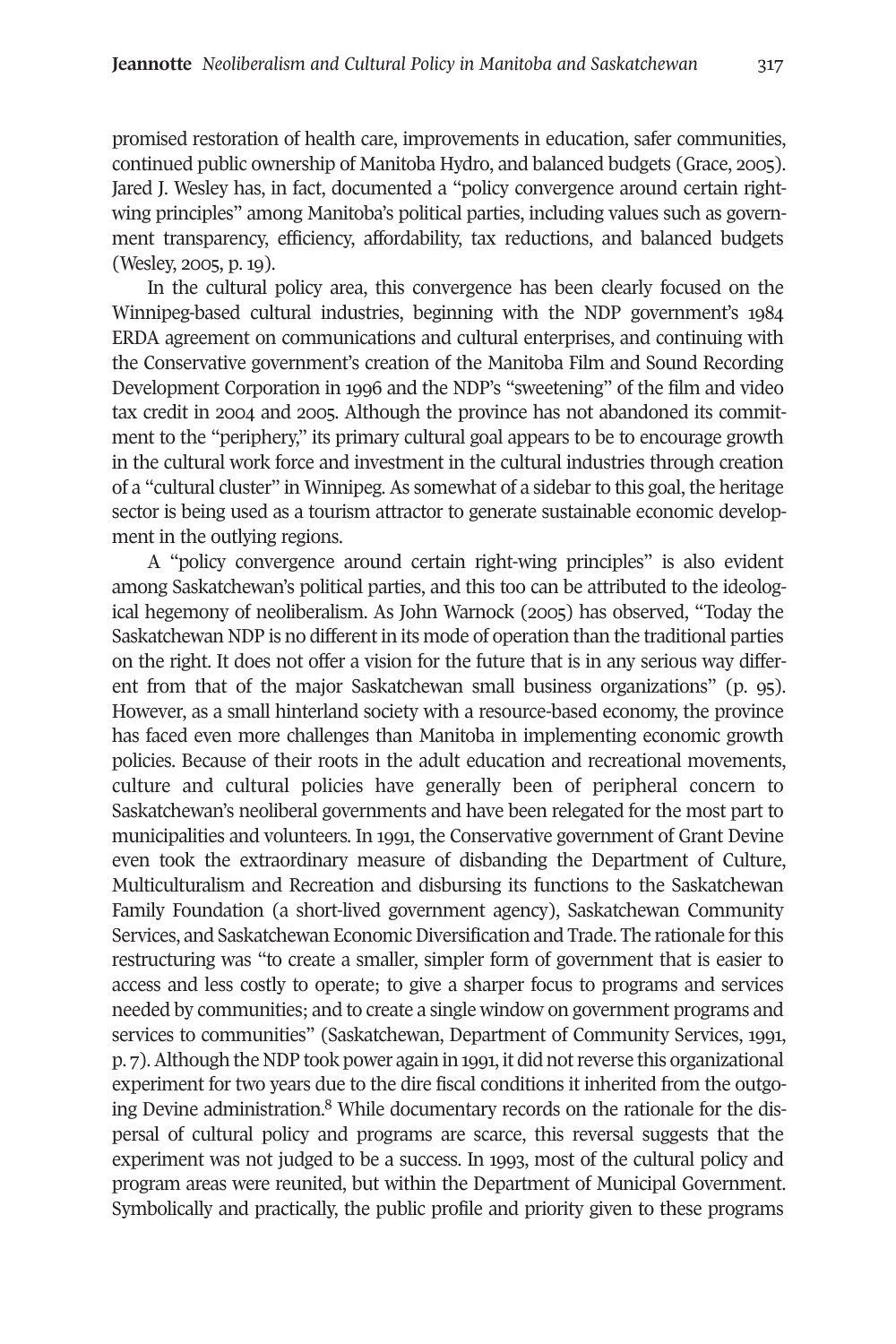continued to be submerged within a large department that was also responsible for other key government files, such as housing and municipal finance.

Only in 2001 did culture regain its own ministry with the creation of the Department of Culture, Youth and Recreation, where the community-oriented approach to cultural policy that had traditionally governed the sector continued to prevail. As Simon Weseen and M. Rose Olfert (2008) have recently observed:

The development of a cultural policy for Saskatchewan is probably closely related to the priority it is assigned in the broader government framework, as is always the case for policy development. In the assignment of priority, balance between the objectives of artists and the objectives of the broader industry and public must be better understood. while the arts community has been proactive in stating its case, the case for the broader value of the industry as an economic driver and as a factor in enhancing the attractiveness of communities is often not as clearly articulated. (p. 23)

As a result, cultural industry initiatives announced during the 1990s, although significant, were never as consistent or coherent as in Manitoba, despite frequent pleas from the professional arts community about the need for more investment in the sector.

Arguably the principal neoliberal factor with which both provinces have had to contend is the deficit reduction strategy of the federal government, which began to have a discernable impact in the 1990s. However, evidence from Statistics Canada would suggest that, in the longer term and contrary to the usual neoliberal pattern, these reductions have served to encourage, rather than discourage, increased provincial investment in the cultural policy area.

In Manitoba over the past two decades, provincial per capita cultural spending has remained remarkably stable, starting in 1985-86 at \$72.26 per capita, falling somewhat in the mid to late 1990s to \$69.60, but rising again to \$74.77 per capita in 2003- 04. during this period, municipal expenditures on culture rose steadily, from \$30.77 per capita in 1985-86 to \$41.75 in 1995-96 to \$44.67 in 2003-04. Federal per capita expenditures, however, fell markedly, from \$72.26 at the beginning of the period to \$56.89 at the end (Gagnon, 2006).

In Saskatchewan, despite the many organizational upheavals during the 1980s and 1990s, provincial per capita expenditures on culture remained relatively steady, amounting to \$59.53 in 1985-86, falling slightly to \$58.51 in 1995-96, but rising again to \$68.17 by 2003-04. In relative terms, there was a significant increase in municipal cultural spending during the period, as per capita expenditures of \$25.96 in 1985-86 almost doubled to \$50.21in 1995-96 and rose again to \$57.86 in 2003-04. However, federal per capita spending in the province decreased dramatically, from about \$52.44 per capita in 1985-86 to \$39.53 in 1995-96 to only \$35.36 in 2003-04. In short, neoliberal policies of spending restraint do not appearto have had a lasting impact on provincial cultural expenditures overthe past two decades, despite a pronounced withdrawal on the part of the federal government and the ever-changing shape of cultural administration in the province9 (Gagnon, 2006).

Several hypotheses can be offered as to why provincial cultural expenditures in Manitoba and Saskatchewan have run counter to the prevailing neoliberal philosophy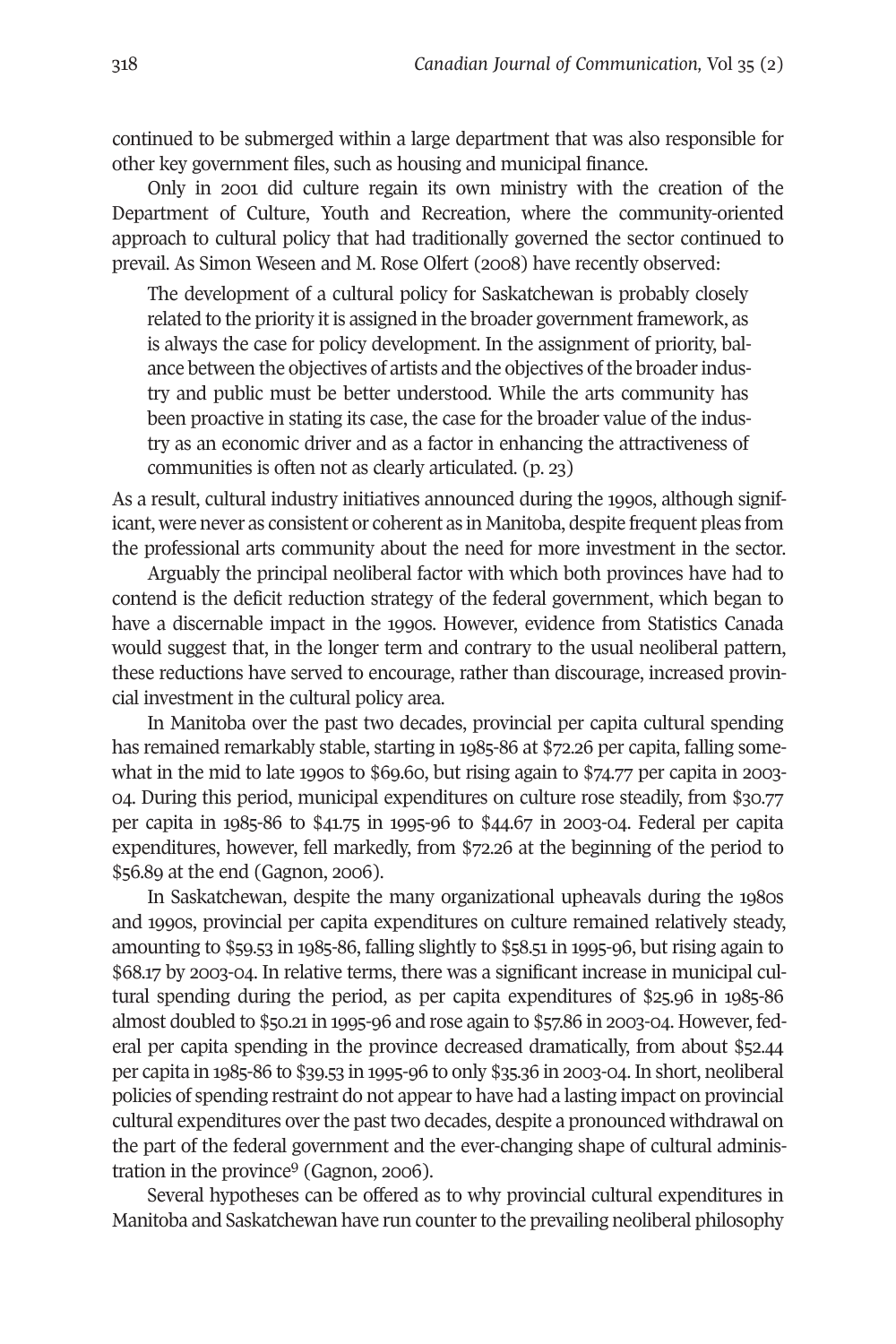of spending restraint. One explanation may be that provincial efforts to boost investment in the cultural industries, which were being touted as key drivers of the new "innovation" economy, were additional expenditures that would not otherwise have been undertaken were it not for neoliberal policy norms. Another possible reason may be that culture represented such a marginal policy concern that it largely escaped the attentions of deficit reducers and program cutters. A third explanation may lie in the independence of lottery funding in Saskatchewan, which is not reliant on provincial budget decisions. <sup>10</sup> A fourth possibility is that the "pragmatic idealism" of provincial governments overthe period (with the possible exception of the Conservative government under Devine) saw cultural policy as a useful tool to achieve a number of economic and social objectives in a fairly low-cost manner. the evidence would suggest, overall, that a combination of all four reasons may be responsible for the counterintuitive cultural funding trend in both provinces during the past two decades.

#### **Conclusions**

Iris young has observed that "governance cannot be divorced from land, its resources, and sense of place" (Young, 2000, p. 261). This is certainly true with regard to the influence of neoliberalism on the cultural policies of Manitoba and Saskatchewan. the geographical, historical, political, and social contexts that have shaped life in the two provinces have provided the field within which the forces of neoliberalism have operated in the past three decades. Neither province has been able to ignore the wider trade, technological, and ideological trends affecting the cultural sector, but each has adapted these trends to its unique situation—"going with the flow" but not necessarily abandoning its traditional directions.

Despite the strong "pull" of Winnipeg and its cultural needs, Manitoba has attempted to follow a mixed model, with both private and state initiatives and enterprises, utilizing a variety of strategies for and philosophies about the cultural sector. In addition to the expectation that culture will contribute to the economy through job creation, it is expected to play a social role too, enhancing the quality of life of all citizens. Although the earliest role of Manitoba's cultural department focused on avocational and recreational activities throughout the province, this has been supplemented by the need to a) develop and maintain the major cultural institutions; b) encourage community and heritage development; and c) support the cultural industries. Overall, the province has had a fair amount of success with this balanced model, perhaps because of the cautious nature of its political leadership, coupled with its long-standing interest in "the business of culture."

In Saskatchewan, lottery funding has helped strengthen groups dedicated to community participation, arts education, and service organizations but has created tension between advocates of professional activities, funded by tax base dollars through the Arts board, and the non-professional cultural community, represented in large part by SaskCulture and funded through lottery monies. Although the emergence of lotteries as a source of support gave some relief to the government, discontent in the professional cultural community grew, leading to demands in the 1980s and 1990s for greater investments in the human and financial capital of the cultural industries and in the professional arts. Provincial governments have been generally sympathetic to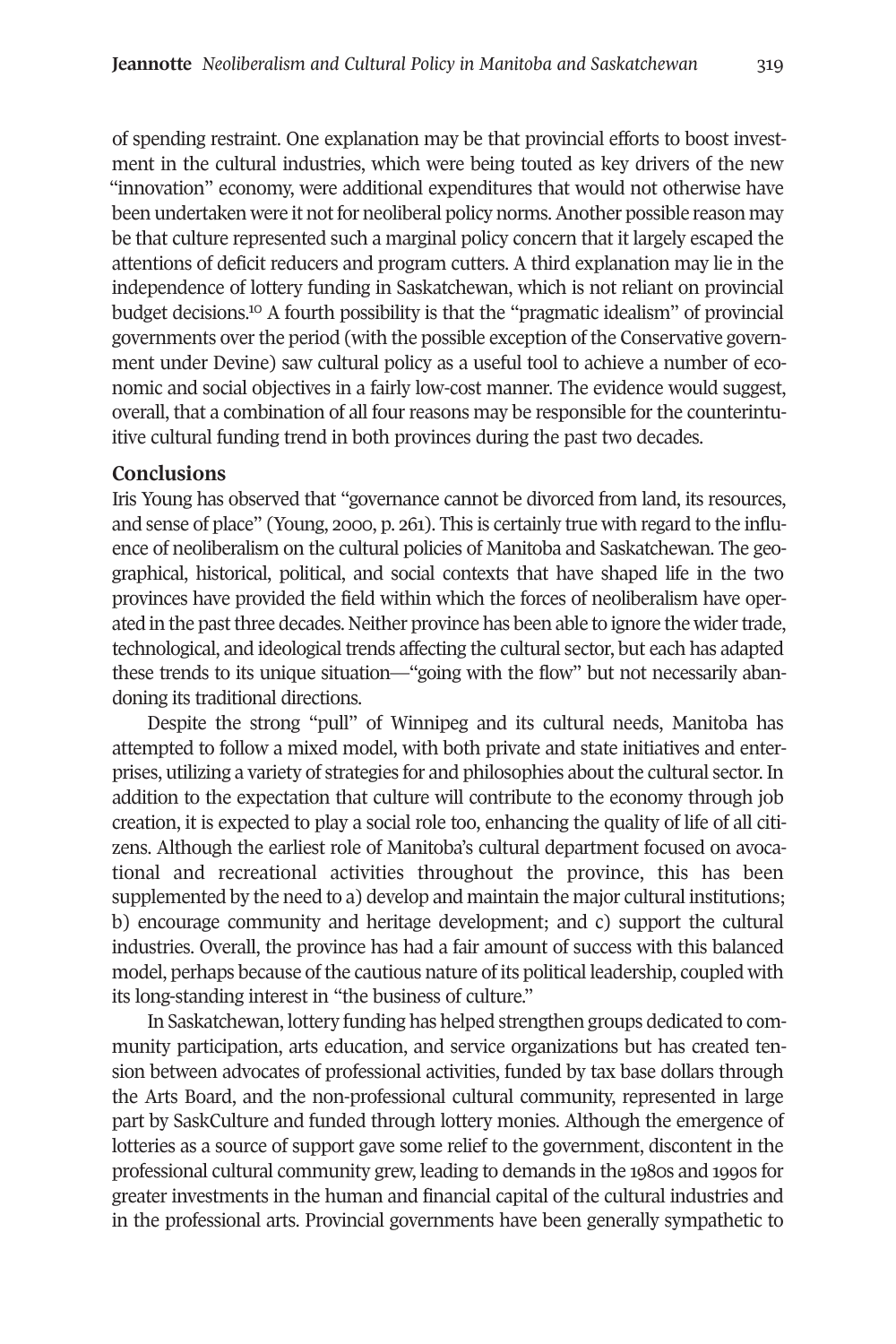such demands but have been prevented by finite resources and the embedded system of community cultural development from going as far in this direction as the professional community would have wished. However, a significant step toward an industrial development rationale was taken in October 2007, when the Saskatchewan Arts board was allocated an additional \$4.5 million to "improve planning and business readiness in the cultural industries; . . . [and] support access to a Revolving Investment Fund, which will provide small business loans and equity investments to businesses, organizations and individuals working in the cultural industries" (Government of Saskatchewan, n.d., *Cultural Industries Development Fund*). As a result, responsibility for organizations working in the creative industries sector was transferred from SaskCulture to the Arts board "to improve planning and business readiness in each creative industry sector" (Government of Saskatchewan, n.d., *Creative industries*).

Although both governments have placed more emphasis on "the business of culture" and have stepped away from direct support for the cultural industries, the neoliberal policy "tide" in Manitoba and particularly in Saskatchewan appears to have flowed over, but not swamped, traditional cultural policies in the two provinces. Decision-makers have "gone with the flow" in some respects, but have also had to take into account the persistence of embedded cultural networks and policies, which have required a continual balancing act between the centrifugal force of geographically dispersed populations and the centripetal force of the professional arts community. the pragmatic stance of the two provinces' administrations over the past two decades has been a response to these persistent characteristics of the cultural landscape since the 1970s. whether for practical or idealistic reasons, the governments of Manitoba and Saskatchewan have provided remarkably stable financial support for cultural activity in those provinces over the past two decades, which suggests that they view these activities as low-cost means of achieving both social democratic objectives (more equitable access to cultural resources) and neoliberal goals (more productive and profitable cultural industries). Neoliberalism is only the most recent ideology to flow over the cultural policy landscapes of Manitoba and Saskatchewan, but one can conclude that it has not fundamentally altered the underlying contours of this terrain.

#### **Notes**

1. the validity of "trickle down" economics has been questioned by many critics on the Left (see, for example, John Kenneth Galbraith's critique in *The Good Society: The Humane Agenda*, 1996).

2. Officially known as the Royal Commission on the Economic Union and Development Prospects for Canada, chaired by Donald Macdonald.

3. Conway reported a poll that showed opposition ranging from 52% against privatizing the Saskatchewan transportation Company to 75% against privatizing SaskPower (Conway, 2006, p. 266).

4. the Canada Health and Social transferreplaced two previous programs—the Established Programs Financing Program, which shared the costs of health care and post-secondary education with the provinces, and the Canada Assistance Plan, which paid for half the costs of social assistance provided by the provinces to their residents. Under the new funding formula, the total allocation was reduced and could only be spent on these three program areas.

5. there have been two winnipeg Core Area Initiatives: 1981-86 and 1986-91, followed by a winnipeg Development Agreement in 1995 to 2001 and a Winnipeg Partnership Agreement in 2004-09. Total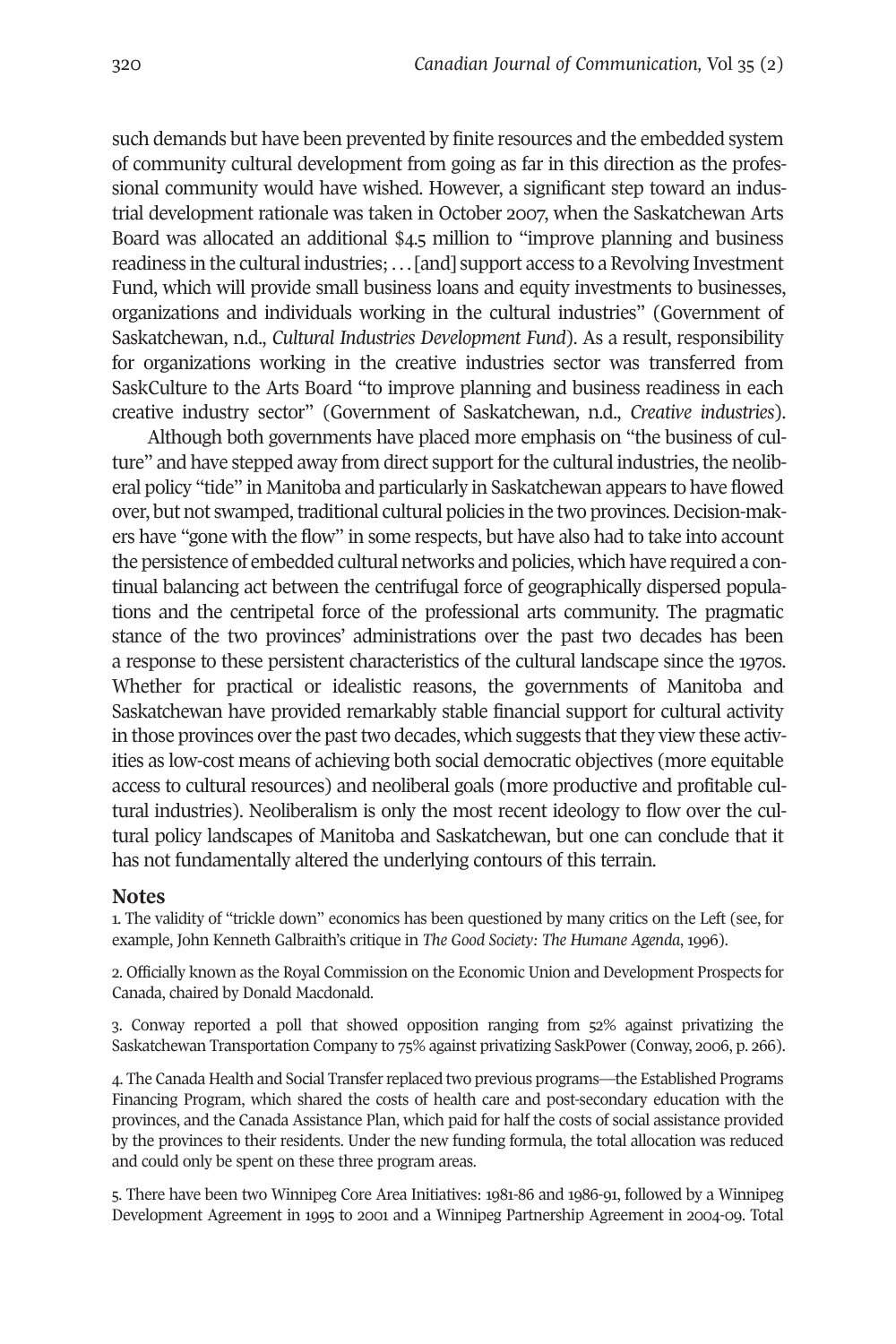public-sector investment under these agreements totalled \$346 million (western Economic Diversification Canada website, http://www.wd.gc.ca/298\_ENG\_ASP.asp).

6. the current lottery funding distribution is 50% for sport, 35% for culture, and 15% for recreation.

7. this fund was to be terminated in 2008-09 and replaced by an industrial development fund to be administered by the Saskatchewan Arts board (Government of Saskatchewan, n.d., *Cultural Industries Development Fund*).

8. As described by Janice MacKinnon, Saskatchewan's then finance minister, "Shock, disbelief, and despair overwhelmed the cabinet at its planning session at Government House … in January 1992 as the Department of Finance laid out the full dimension of Saskatchewan's financial situation" (Kopala, 2003).

9. Statistics Canada calculations for 2003-04 reported by weseen and Olfert (2008) suggestthat among the provinces, Manitoba and Québec are tied for first place in per capita provincial cultural expenditures, followed in second place by Saskatchewan.

10. It should be noted, however, that Manitoba's lottery monies go directly to general revenues and that Saskatchewan has lowered lottery licence fees several times in the past few years to maintain the amount of money available for distribution by the sport, culture, and recreation lottery trustees.

#### **Websites**

Elections Canada. (2006). *Official voting results / Résultats officiels du scrutin.* UrL: [http://www.elec](http://www.elections.ca/scripts/OVR2006/default.html)[tions.ca/scripts/OVr2006/default.html](http://www.elections.ca/scripts/OVR2006/default.html) [July 15, 2008].

Government of Saskatchewan. tourism, Parks, Culture and Sport. (n.d.). UrL: [http://www.tpcs](http://www.tpcs.gov.sk.ca) [.gov.sk.ca](http://www.tpcs.gov.sk.ca) [October 16, 2009].

Mapleleafweb. (n.d.). *1988 federal election in Canada.* UrL: [http://www.mapleleafweb.com/voter](http://www.mapleleafweb.com/voter-almanac/1988-federal-election-canada)[almanac/1988-federal-election-canada](http://www.mapleleafweb.com/voter-almanac/1988-federal-election-canada) [July 15, 2008].

Western Economic Diversification Canada. (n.d.). URL: [http://www.wd.gc.ca/298\\_ENG\\_ASP.asp](http://www.wd.gc.ca/298_ENG_ASP.asp) [May 14, 2008].

#### **References**

- Arts and Cultural Industries development team (ACI) & Manitoba's Cultural Community. (2003). *Creative Manitoba: An economic development strategy for the cultural sector.* winnipeg, Mb: Arts and Cultural Industries Development Team. URL: [http://www.creativemanitoba.ca/files/File/cmsr.pdf?phpMyAdmin=id-cZXE1eG](http://www.creativemanitoba.ca/files/File/cmsr.pdf?phpMyAdmin=iD-cZXE1eG-dSnbvt0rCkeZPMva&phpMyAdmin=tbWaaLSdVVxDsLzZvWCXLW8Eb06)[dSnbvt0rCkeZPMva&phpMyAdmin=tbwaaLSdVVxdsLzZvwCXLw8Eb06](http://www.creativemanitoba.ca/files/File/cmsr.pdf?phpMyAdmin=iD-cZXE1eG-dSnbvt0rCkeZPMva&phpMyAdmin=tbWaaLSdVVxDsLzZvWCXLW8Eb06) [February, 2010].
- brown, wendy. (2006). American nightmare: Neoliberalism, neoconservatism, and de-democratization. *Political Theory, 34*(6), 690-714.
- Careless, J. M. S. (1989). *Frontier and metropolis: Regions, cities and identities before 1914*. toronto, ON: University of Toronto Press.
- Carroll, william K. (2005). Introduction: Social democracy in neoliberal times. In william K. Carroll & r. S. ratner (Eds.), *Challenges and perils: Social democracy in neoliberal times* (pp. 7-16). black Point, NS: Fernwood Publishing.
- Clarkson, Stephen. (2002). *Uncle Sam and us: Globalization, neoconservatism, and the Canadian state.* Toronto, ON: University of Toronto Press.
- Conway, J. F. (2006). *The West: The history of a region in Confederation* (3rd ed.). toronto, ON: James Lorimer & Company.
- Cunningham, Stuart, Cutler, terry, Hearn, Greg, ryan, Mark david, & Keane, Michael. (2005). From 'culture' to 'knowledge': An innovation systems approach to the content industries. In Caroline Andrew, Monica Gattinger, M. Sharon Jeannotte, & will Straw (Eds.), *Accounting*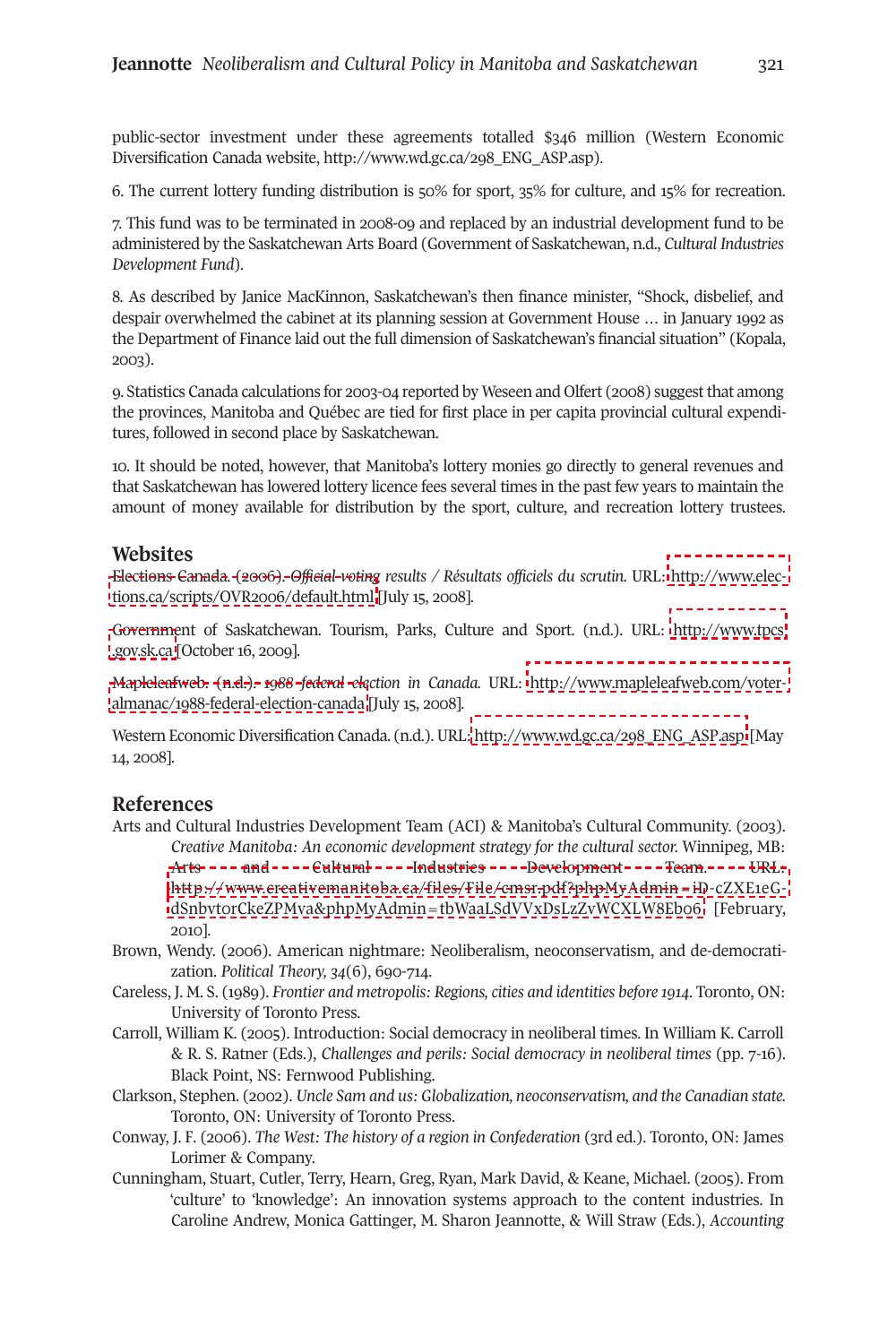*for culture: Thinking through cultural citizenship* (pp. 104-123)*.* Ottawa, ON: University of Ottawa Press.

Ellis, roy, & Nixon, Elva. (1986). *Saskatchewan's recreation legacy.* Saskatoon, SK: Modern Press.

- Florida, richard. (2003). *The rise of the creative class: And how it's transforming work, leisure, community and everyday life.* New york, Ny: basic books.
- Gagnon, Alexandre Couture. (2006, January 30). Compilation of Statistics Canada data. In Monica Gattinger & diane Saint-Pierre [Eds.], *Cultural policy and administration in Canada's provinces and territories* (in press).
- Galbraith, John Kenneth. (1996). *The good society: The humane agenda.* New york, Ny: Houghton Mifflin Company.
- Government of Saskatchewan. (1999, March 26). budget invests in Saskatchewan's cultural industries [news release]. UrL: [http://www.gov.sk.ca/news?newsId=02deb683-14f6-488b-85f9-](http://www.gov.sk.ca/news?newsId=02deb683-14f6-488b-85f9-750fbf6ea95a) [750fbf6ea95a](http://www.gov.sk.ca/news?newsId=02deb683-14f6-488b-85f9-750fbf6ea95a) [October 22, 2009].
- Government of Saskatchewan. (n.d.). *Creative industries.* tourism, Parks, Culture and Sport [website]. URL: <http://www.tpcs.gov.sk.ca/Creative-Industries> [October 22, 2009].
- Government of Saskatchewan. (n.d.). *Cultural Industries Development Fund.* tourism, Parks, Culture and Sport [website]. URL: http://www.tpcs.gov.sk.ca/CIDF [May 13, 2008].
- Grace, Joan. (2005). Challenges and opportunities in Manitoba: the social democratic 'promise' and women's equality. In william K. Carroll & r. S. ratner (Eds.), *Challenges and perils: Social democracy in neoliberal times* (pp. 67-81). black Point, NS: Fernwood Publishing.
- Holden, John. (2007, June). *Publicly funded culture and the creative industries.* London: Arts Council England.
- Horne, Gerald S. (1989). *Discourse about cultural policy and the politics of culture in Saskatchewan, 1944-1987.* Unpublished dissertation, McGill University, Montréal, Québec.
- Inwood, Gregory. (2005). *Continentalizing Canada: The politics and legacy of the Macdonald Royal* Commission. Toronto, ON: University of Toronto Press.
- Kopala, Margaret. (2003, November 29). Meet a western NDPer who could teach Paul Martin a thing or two. *Ottawa Citizen* [online version]. UrL: [http://www.margaretkopala.com](http://www.margaretkopala.com/news/mk20nov03.htm) [/news/mk20nov03.htm](http://www.margaretkopala.com/news/mk20nov03.htm) [February 13, 2006].

Manitoba. Department of Culture, Heritage and Citizenship. (1991). Annual report 1990-91. Winnipeg, MB: Manitoba Culture, Heritage and Citizenship.

Manitoba. Department of Culture, Heritage and Citizenship. (1995). Annual report 1994-95. Winnipeg, MB: Manitoba Culture, Heritage and Citizenship.

- Manitoba. Department of Culture, Heritage and Citizenship. (1997). Annual report 1996-97. Winnipeg, MB: Manitoba Culture, Heritage and Citizenship.
- Manitoba. Department of Culture, Heritage and Citizenship. (1998). *Annual report 1997-98*. Winnipeg, MB: Manitoba Culture, Heritage and Citizenship.

Manitoba. Department of Culture, Heritage and Citizenship. (1999). Annual report 1998-99. Winnipeg, MB: Manitoba Culture, Heritage and Citizenship.

Manitoba. Department of Culture, Heritage and Recreation. (1985). Annual report 1984-85. Winnipeg, MB: Manitoba Culture, Heritage and Recreation.

Manitoba. Department of Culture, Heritage and Recreation. (1987). Annual Report 1986-87. Winnipeg, MB: Manitoba Culture, Heritage and Recreation.

Manitoba. Department of Culture, Heritage and Tourism. (2000). Annual report 1999-2000. Winnipeg, MB: Manitoba Culture, Heritage and Tourism.

- Manitoba. Department of Culture, Heritage and Tourism. (2002). Annual report 2001-2002. Winnipeg, MB: Manitoba Culture, Heritage and Tourism.
- Manitoba. Department of Culture, Heritage and Tourism. (2005). Annual report 2004-2005. Winnipeg, MB: Manitoba Culture, Heritage and Tourism.
- Manitoba. Department of Tourism, Recreation and Cultural Affairs. (1971). *Annual report* 1970-71. Winnipeg, MB: Department of Tourism, Recreation and Cultural Affairs.
- Manitoba. Department of Tourism, Recreation and Cultural Affairs. (1972). *Annual report* 1971-72. Winnipeg, MB: Department of Tourism, Recreation and Cultural Affairs.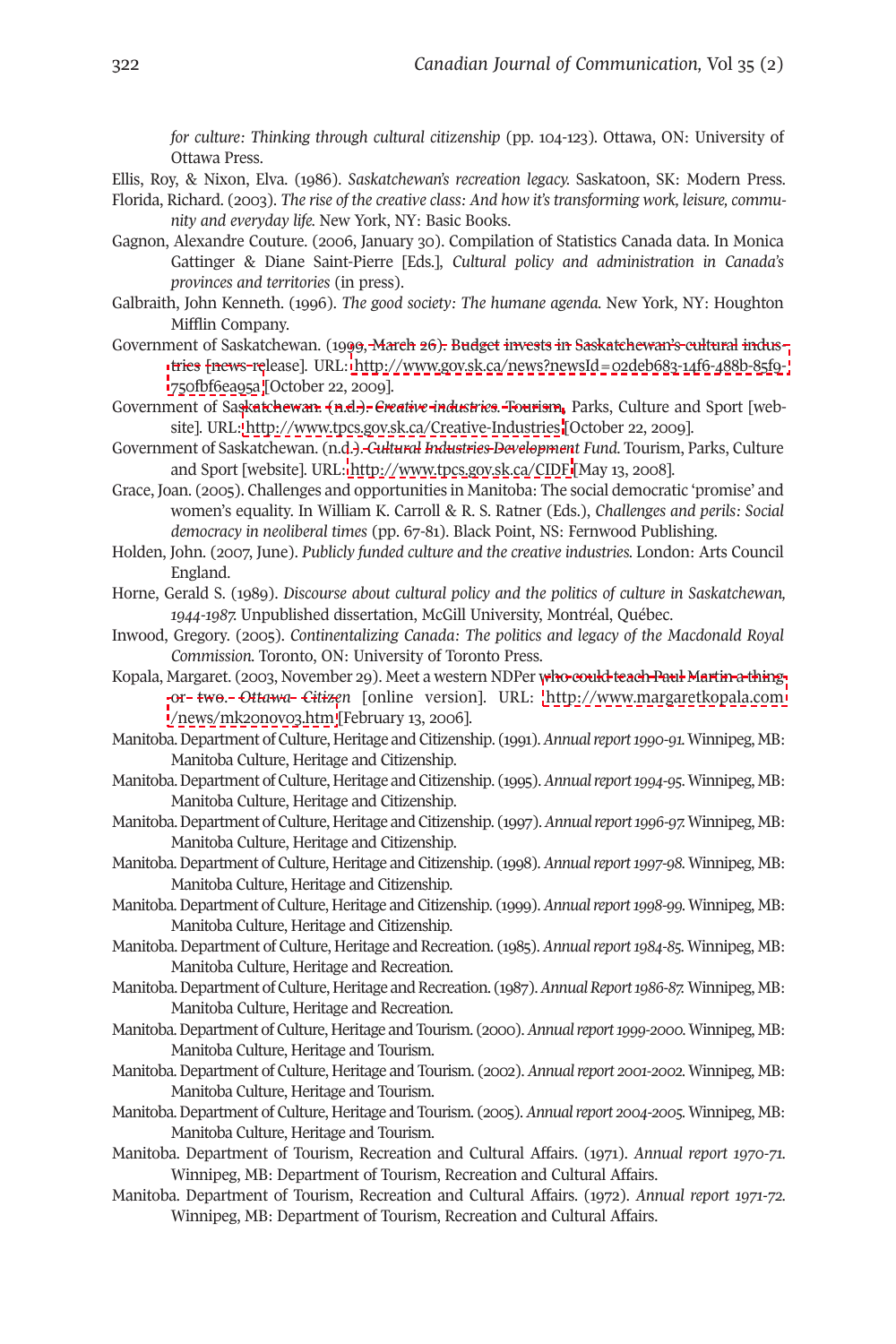- Manitoba. Department of Tourism, Recreation and Cultural Affairs. (1974). *Annual report* 1973-74. Winnipeg, MB: Department of Tourism, Recreation and Cultural Affairs.
- Manitoba Film and Sound. (2005). *Annual report, 2004-2005.* UrL: [http://www.mbfilmsound](http://www.mbfilmsound.mb.ca) [.mb.ca](http://www.mbfilmsound.mb.ca) [August 18, 2006].
- rabinovitch, Victor. (2007, winter). Four 'constants' in Canadian cultural policy. *Canadian issues: The impact of digital technology on Canadian culture* (pp. 6-9). Montréal, QC: Association for Canadian Studies.
- riddell, w. A. (1979). *Cornerstone for culture: A history of the Saskatchewan Arts Board from 1948 to* 1978. Regina, SK: Saskatchewan Arts Board.
- Saskatchewan. department of Community Services. (1991). *Annual report January 1, 1991 – March 31,* 1991. Regina, SK: Saskatchewan Community Services.
- Saskatchewan. Department of Culture and Recreation. (1986). Annual report 1985-86. Regina, SK: Government of Saskatchewan.
- Saskatchewan. Department of Culture and Recreation. (1987). Annual report 1986-87. Regina, SK: Government of Saskatchewan.
- Saskatchewan. Department of Culture and Youth. (1973). *Annual report 1972-73*. Regina, SK: Government of Saskatchewan.
- Saskatchewan. Department of Culture and Youth. (1974). Annual report 1973-74. Regina, SK: Government of Saskatchewan.
- Saskatchewan. Department of Culture, Multiculturalism and Recreation. (1990). *Annual report* 1989-90. Regina, SK: Saskatchewan Culture, Multiculturalism and Recreation.
- Saskatchewan. Department of Culture, Youth and Recreation. (2003). *Annual report* 2002-2003. Regina, SK: Saskatchewan Culture, Youth and Recreation.
- Saskatchewan. Department of Culture, Youth and Recreation. (2004). Annual *report* 2003-2004. Regina, SK: Saskatchewan Culture, Youth and Recreation.
- Saskatchewan. Department of Culture, Youth and Recreation. (2007). *Annual report* 2006-2007. Regina, SK: Saskatchewan Culture, Youth and Recreation.
- Saskatchewan. Department of Municipal Government. (1994). *Annual report* 1993-94. Regina, SK: Saskatchewan Municipal Government.
- Saskatchewan. Department of Municipal Government. (1995). Annual report 1994-95. Regina, SK: Saskatchewan Municipal Government.
- Saskatchewan. Department of Municipal Government. (1997). Annual report 1996-97. Regina, SK: Saskatchewan Municipal Government.
- Saskatchewan. Department of Municipal Government. (1998). Annual report 1997-98. Regina, SK: Saskatchewan Municipal Government.
- Saskatchewan. Department of Parks, Recreation and Culture. (1989). Annual *report* 1988-89. Regina, SK: Saskatchewan Parks, Recreation and Culture.
- Saskatchewan Executive Council. (2006, May 18). Premier appoints Crofford to examine music industry and its potential in Saskatchewan [news release].
- Saskatchewan Executive Council. (2007, October 4). Government announces major boost to music and the arts [Government of Saskatchewan news release]*.*
- Saskatchewan Family Foundation. (1991). Annual report 1990-91. Regina, SK: Saskatchewan Family Foundation.
- SaskCulture. (2003, November). *SaskCulture Inc.—A history.* UrL: [http://www.saskculture.sk.ca](http://www.saskculture.sk.ca/SaskCulture/history.htm) [/SaskCulture/history.htm](http://www.saskculture.sk.ca/SaskCulture/history.htm) [January 9, 2006].
- Stolarick, Kevin, & Florida, Richard. (2006). Creativity, connections and innovation: A study of linkages in the Montréal region. *Environment and Planning A, 38*(10)*,* 1799-1817. UrL: <http://www.envplan.com/abstract.cgi?id=a3874> [May 26, 2008].
- Warnock, John W. (2005). The CCF-NDP in Saskatchewan: From populist social democracy to neoliberalism. In William K. Carroll & R. S. Ratner (Eds.), *Challenges and perils: Social democracy in neoliberal times* (pp. 82-104). black Point, NS: Fernwood Publishing.
- weseen, Simon, & Olfert, M. rose. (2008, March). *Cultural policy in Saskatchewan*. Public Policy Paper 54. Regina, SK: Saskatchewan Institute of Public Policy.